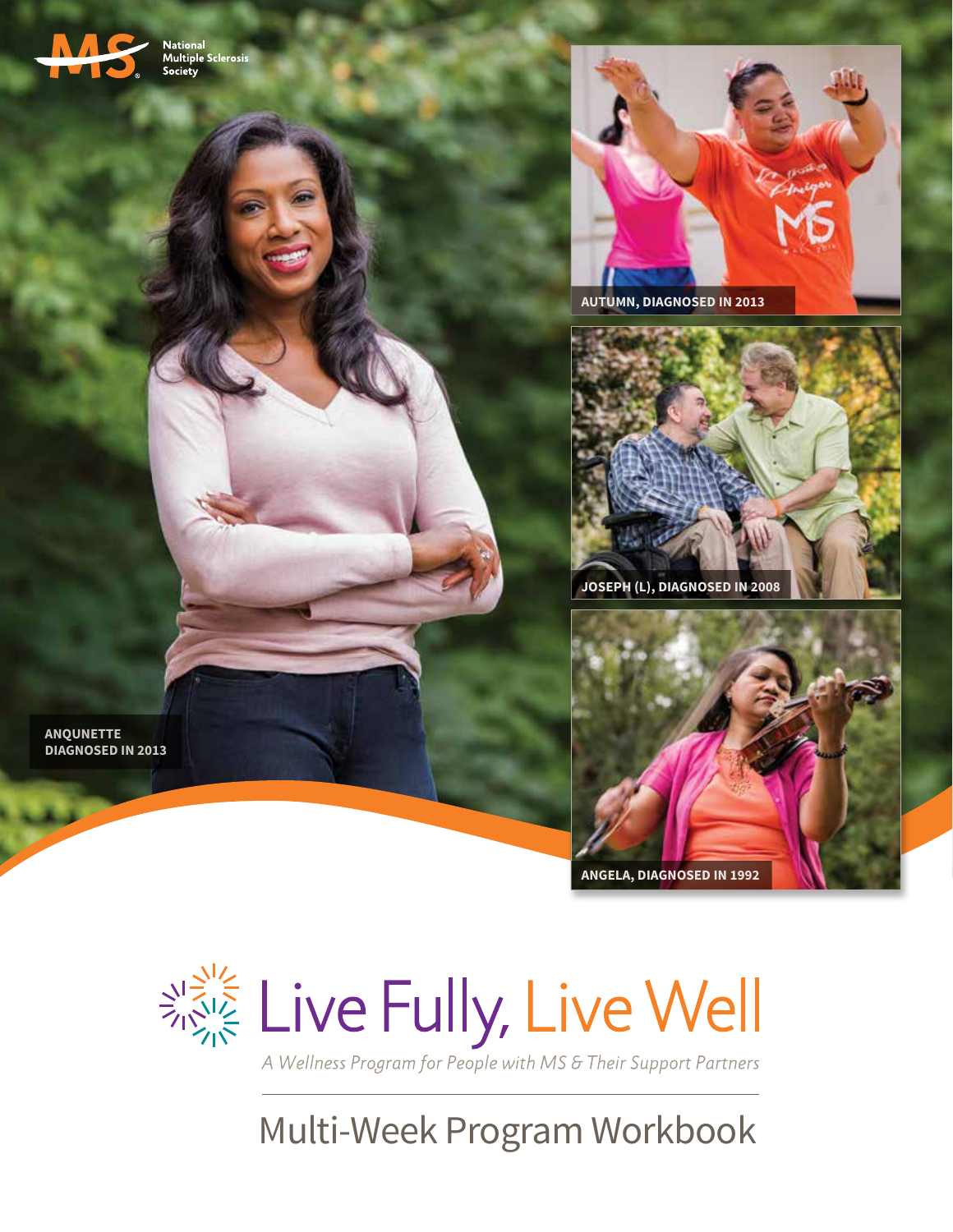# **TABLE OF CONTENTS**

## **Program Objectives**

## **Session 1**

## **Session 2**

## **Session 3**

### **Session 4**

### **Session 5**

### **Session 6**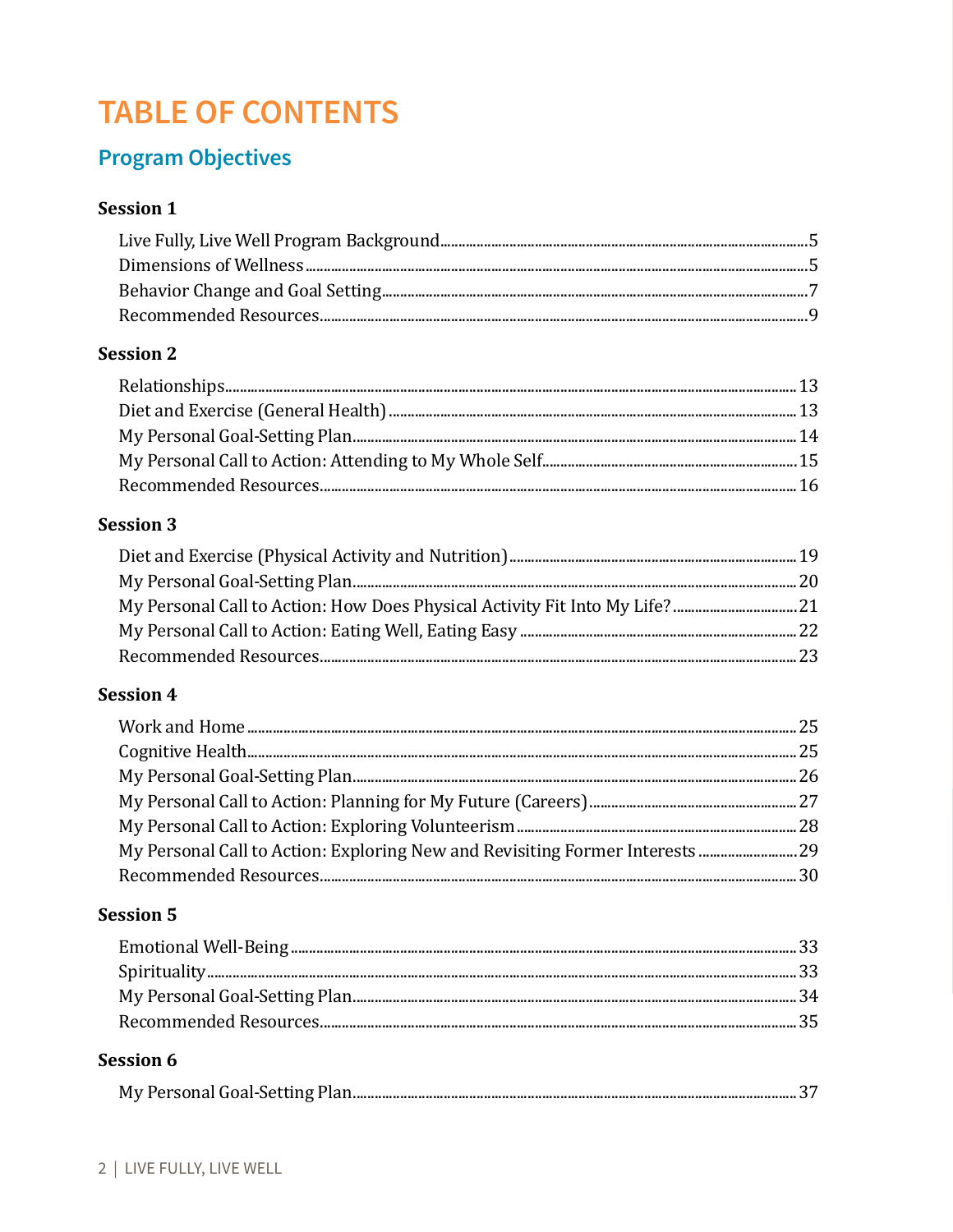**Wellness is a lifelong journey through which people develop an awareness of, and make positive choices about, their behaviors, lifestyle and activities that enable them to lead their best lives.**

**Thank you for providing generous educational grants to make this program possible.**

**Biogen** SANOFI GENZYME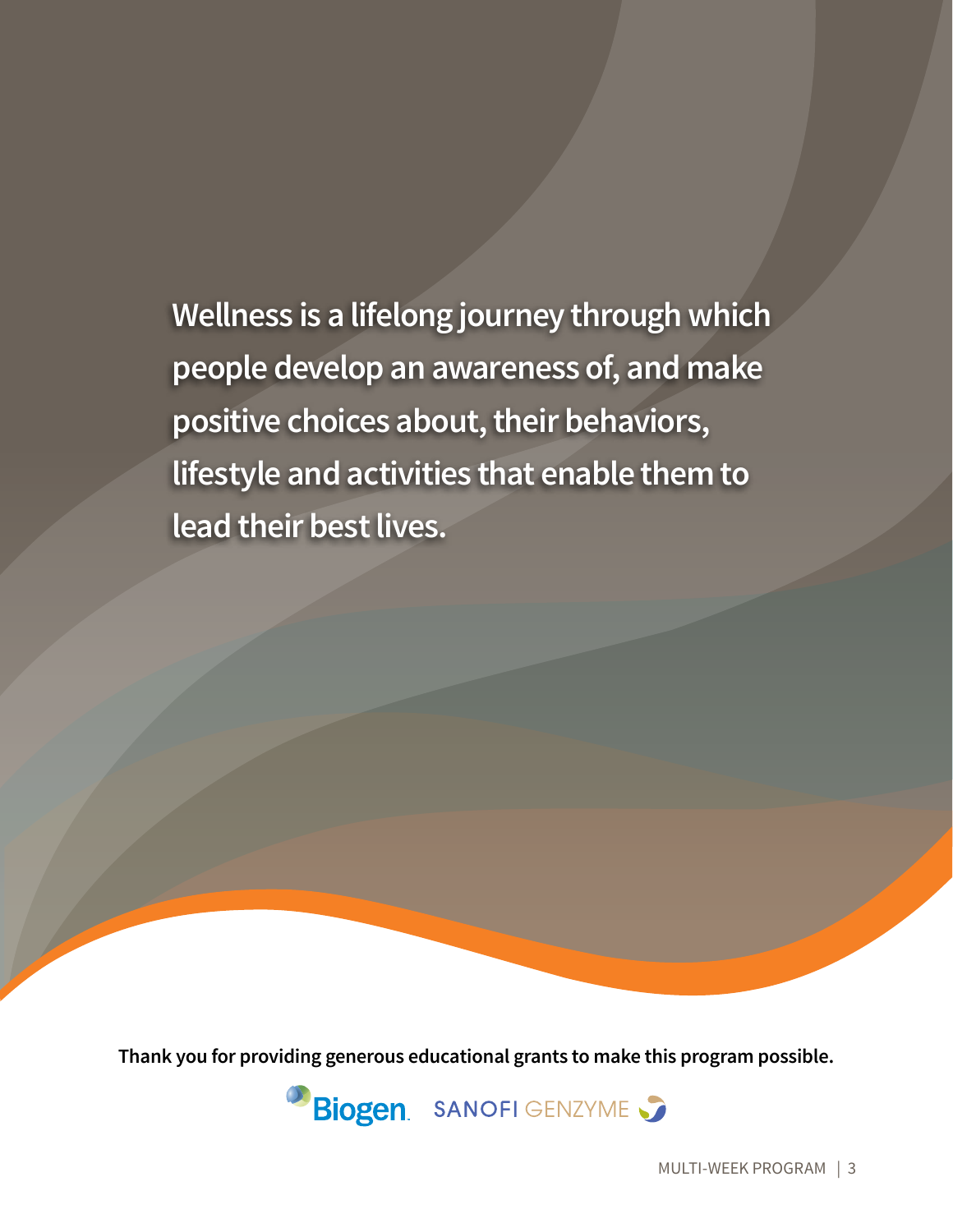# **The Live Fully, Live Well program was developed as a tool to assist people living with MS to find strategies that support their personal exploration of wellness.**

### **Why this program now?**

- **•** MS can bring many challenges.
- **•** MS can test even the best within us.
- **•** People living with MS want to know what they can do today and every day to feel their best and be as healthy and well as they can be.

### **The objectives of the program include:**

- **•** Increase your knowledge of the principles of resilience and adapting to change.
- **•** Gain knowledge about what contributes to a sense of well-being across many dimensions of wellness and how lifestyle behaviors and choices impact both MS and quality of life.
- **•** Increase your confidence in developing a personal approach to living well with MS by developing self-efficacy and hope (i.e. motivation and self-confidence to pursue personal wellness goals).
- **•** Develop specific goals, activities and behaviors that promote personal well-being and optimize quality of life with MS
- **•** Participate in an interactive learning experience through sharing and connecting with others in a classroom setting.
- **•** Identify community resources for support and connection, as well as strategies to include and engage others (family, friends) in your wellness plan.

# **Guidance on Self-Care**

- **•** This is your time, so be sure to put your needs and comfort first.
- **•** Take stretch and restroom breaks when needed.
- **•** If a topic of discussion leaves you with an uncomfortable feeling, please let the facilitator know and discuss further.
- **•** As we will be engaging in physical activity during the program, please dress in a way that allows for ease of movement.
- **•** During the course of conversations throughout the program, it is highly likely others may share ideas that are different than your own. Remember that in order to promote an open and safe learning environment, all group members need to be supportive and tolerant of others, keep an open mind, and respect ideas/feelings that may differ from one's own.
- **•** Maintaining group confidentiality is key to the success of the program and the safety of all group members, so please remember that what is discussed within the group stays within the group.
- **•** Being present will increase your success. Please turn all cell phone, pagers, etc., to vibrate during the program.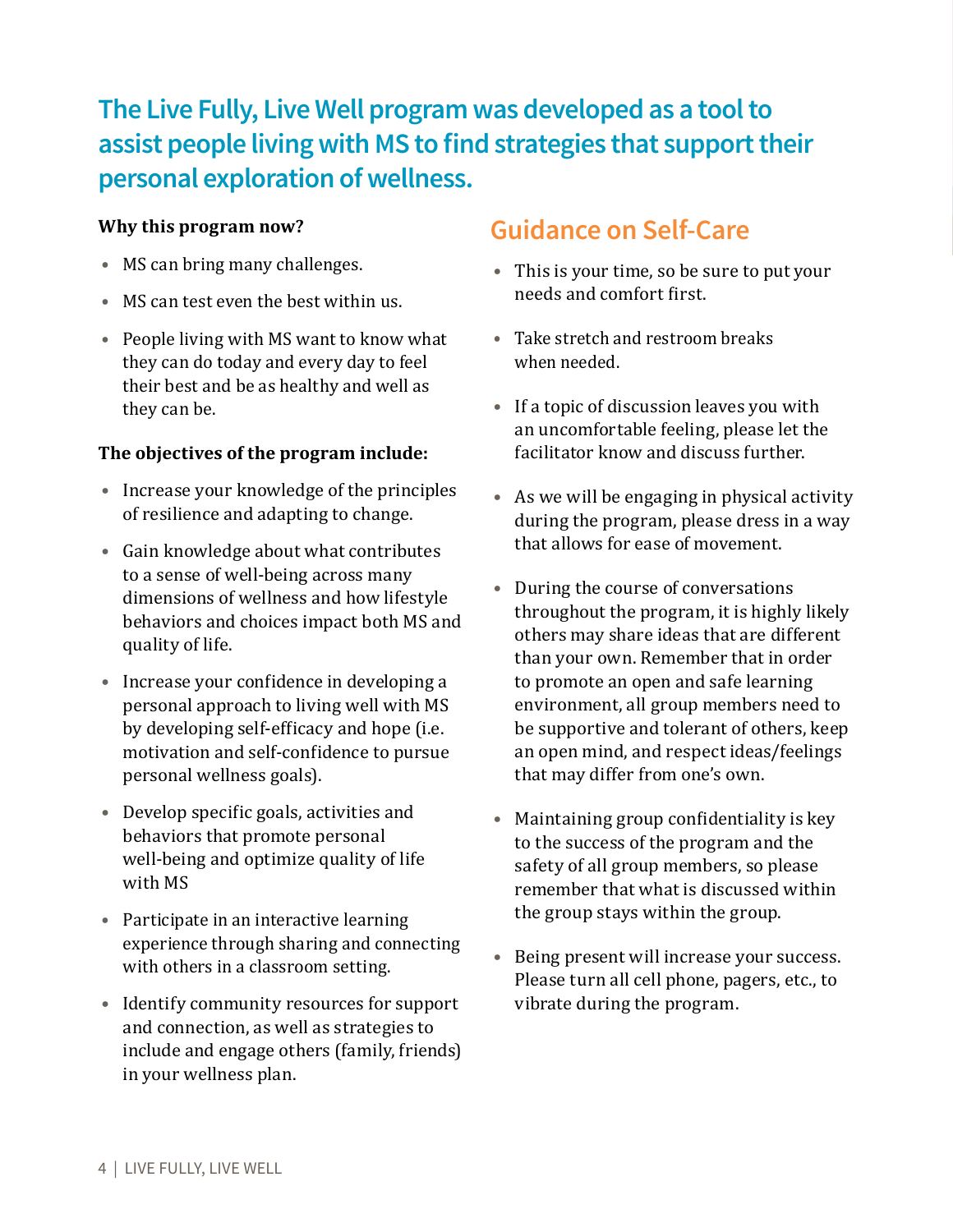# **SESSION ONE**

#### **Today's Discussion:**

- **•** Get to Know You
- **•** Introduce and Define the Six Dimensions of Wellness
- **•** Habit Change and Goal-Setting

#### **Learning Objectives**

#### **You will:**

- **•** Explore why you registered for the program and what you hope to take away.
- **•** Be able to describe what the program involves and what to expect over the subsequent sessions.
- **•** Be introduced to the six dimensions of wellness and discuss what wellness means to you.
- **•** Increase your knowledge of change theory and the role resilience, habits and goal-setting can play in managing challenges.

# **Live Fully, Live Well Program Background**

Wellness-focused behaviors have been found to be effective in promoting overall health. In MS, dietary modifications (diet, vitamin D and salt intake), smoking cessation, exercise and stress management have been found to be beneficial or are under study to determine benefits for symptom management, disease management and quality of life.

Surveys of people with MS affirm a strong desire for better and more specific information about wellness and the impact of wellness-focused behaviors. Those surveyed are also seeking more open and productive conversations with their healthcare providers on these topics.

### **Health vs. Wellness: Aren't they the same thing?**

Health is a dynamic, ever-changing condition that affects an individual's ability to function optimally.

Wellness is a lifelong, personalized process through which people make informed choices about their lifestyle behaviors and activities across multiple, interrelated dimensions in order to lead their best lives.

Wellness is attainable for everyone. It is achieved by each person living with MS within the context of his or her priorities, abilities and limitations.

## **Dimensions of Wellness**

The dimensions of wellness act and interact in ways that contribute to well-being. They are influenced by health and other factors, involve lifestyle behaviors and activities, are interconnected and support each other.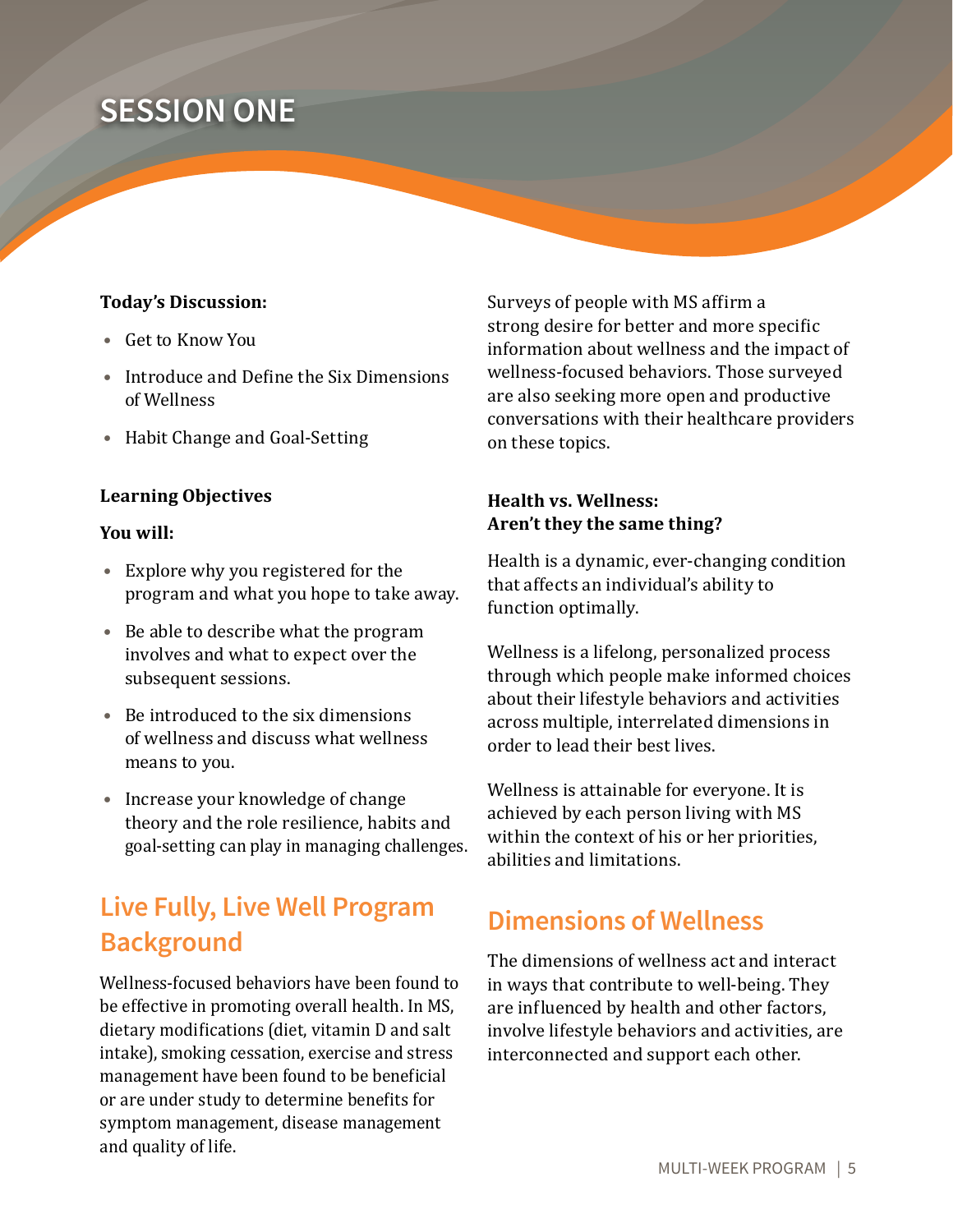Examples of wellness behaviors include:

| <b>Dimension</b><br>of Wellness       | <b>Description</b>                                                                                                                                                                                                                                                                                                                   |
|---------------------------------------|--------------------------------------------------------------------------------------------------------------------------------------------------------------------------------------------------------------------------------------------------------------------------------------------------------------------------------------|
| <b>Diet and Exercise</b>              | Making positive lifestyle choices about regular physical activity/<br>exercise (such as walking, swimming, yoga) geared to one's abilities,<br>healthy eating, weight control, MS care and primary care, and<br>preventive health behaviors (including smoking cessation, limited<br>alcohol use, and attention to personal safety). |
| <b>Emotional</b><br><b>Well-Being</b> | Developing coping strategies to enhance problem solving, manage<br>stress, foster a positive outlook and develop resilience in the face<br>of unpredictable changes, while paying attention to mood changes,<br>including depression and anxiety that may require treatment.                                                         |
| <b>Work and Home</b>                  | Engaging in meaningful and rewarding activities that promote a<br>sense of purpose and accomplishment, including opportunities to<br>contribute one's unique skills, talents and knowledge to others at<br>home, at work or in the community.                                                                                        |
| <b>Spirituality</b>                   | Developing a worldview that provides a sense of peace and<br>harmony, and enables one to cope and adapt throughout life -<br>with the ultimate goal of finding meaning and purpose the face<br>of one's personal challenges.                                                                                                         |
| <b>Relationships</b>                  | Developing positive, healthy relationships that nurture<br>interconnectedness with family, friends and community, and<br>promotes active engagement in a social network of meaningful and<br>rewarding friendships and intimate relationships.                                                                                       |
| <b>Cognitive Health</b>               | Engaging in mentally stimulating and challenging activities that lead<br>to personal growth, enhanced creativity and new learning, while<br>developing the ability to think objectively and independently.                                                                                                                           |

©2004–2014 VIA Institute on Character. viacharacter.org.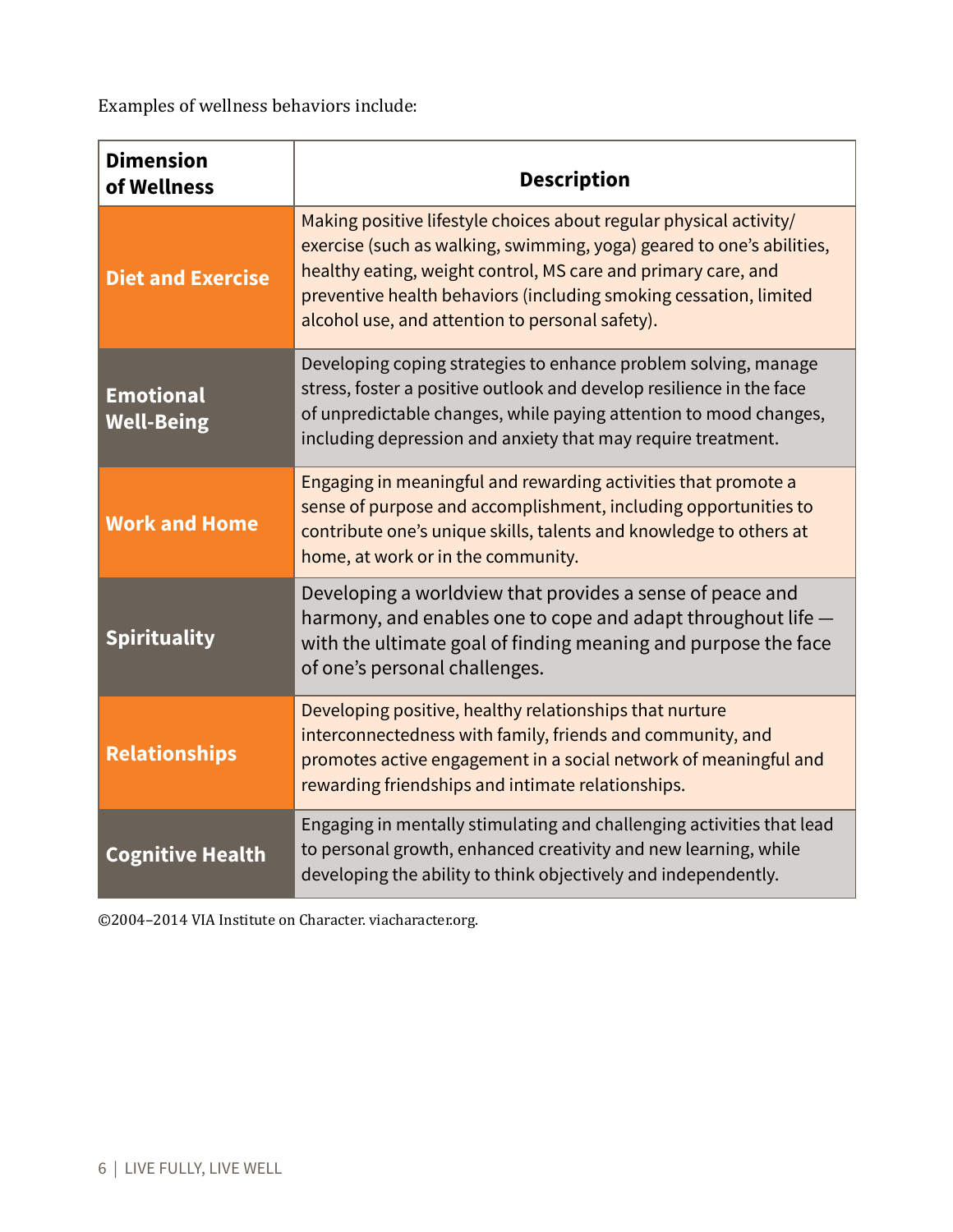# **66** I never want this [disease] to stop me from doing **anything. And I have learned, in making that promise to myself, that there are lots of different ways to do things."**

—Rachel Padgett, diagnosed in 1993

# **Behavior Change**

## **Christine Whelan's Top 10 Strategies for Changing Behavior**

### (**http://wapo.st/1F1tFMb**)

- **•** Start small. Choose one thing.
- **•** Make it SMART, specific and measurable.
- **•** Figure out what you'll be adding or subtracting to make room for it.
- **•** Ask why. Make sure it's really what YOU want, not what you feel you should.
- **•** Go public, or make a commitment strategy.
- **•** Get help from your community. Don't try to do it alone.
- **•** Automate.
- **•** Take small steps.
- **•** Celebrate those steps to boost self-efficacy.
- **•** Stick with it, the longer the better.

# **Goal Setting**

## **A goal is a dream with a deadline. SMART Goal-Setting Formula**

Setting personal goals is an important step in moving from information to transformation you need to have a vision of what you are working towards. The following are components and steps of setting an effective goal — one that describes performance standards that set us up to be successful in setting and achieving our goals.

The SMART acronym can help us remember these components.

**S**pecific = the goal should identify a specific action or event that will take place.

**M**easurable = the goal and its benefits should be quantifiable.

**A**chievable = the goal should be attainable given available resources.

**R**ealistic = the goal should require you to stretch some, but allow the likelihood of success.

**T**ime-limited = the goal should state the time period in which it will be accomplished.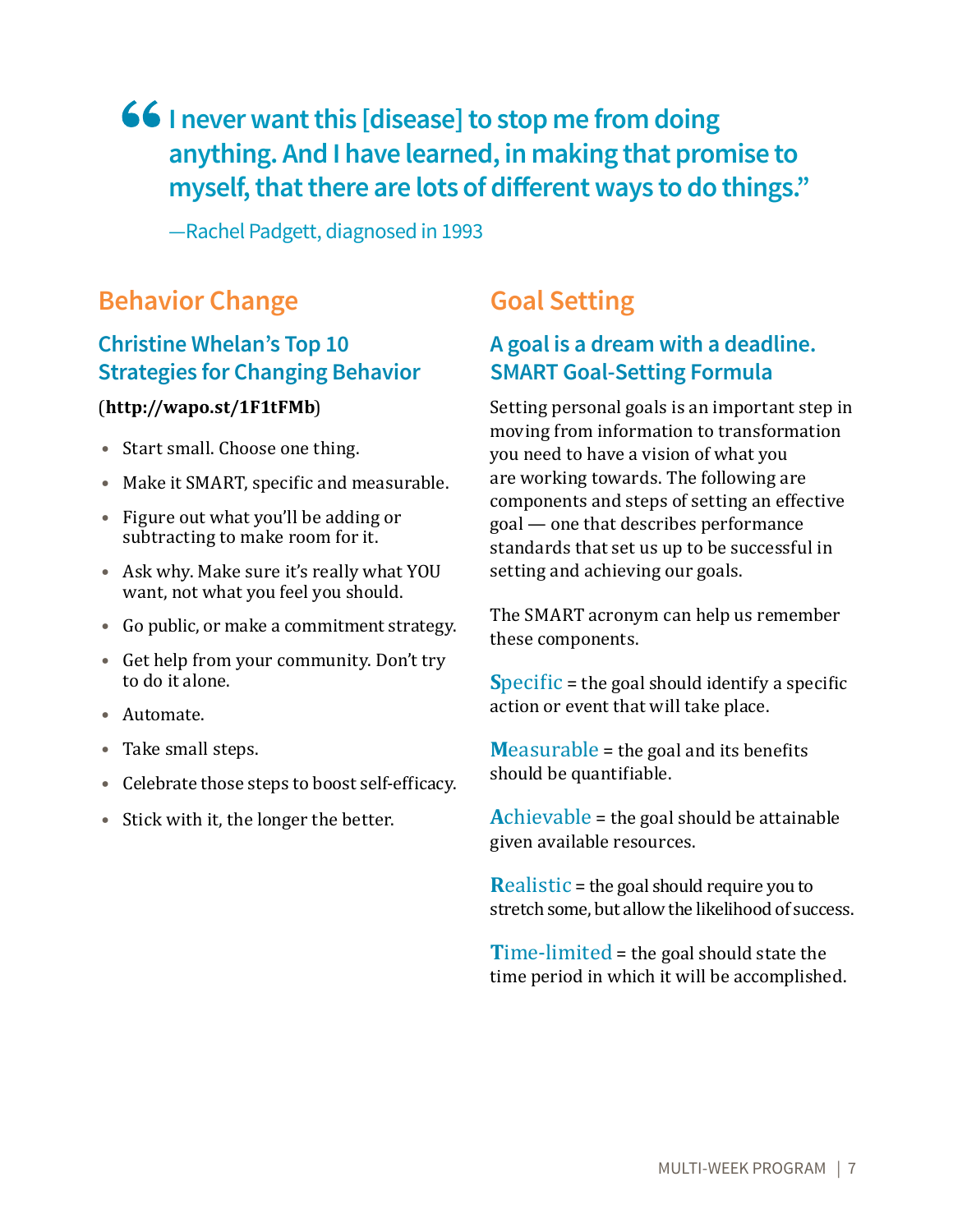- **•** State goals as declarations of intention, not items on a wish list. "I want to apply to three schools" lacks power. "I will apply to three schools" is intentional and powerful.
- **•** Avoid using negative language. Think positive!
- **•** Share your goals with someone who cares if you accomplish them. Sharing your intentions with your parents, your best friend, or your teacher will help ensure success.
- **•** Write down your goals, and put them where you will see them. The more often you read your list, the more results you get.
- **•** Review and revise your list. Experiment with different ways of stating your goals. Goal-setting improves with practice, so play around with it.

| <b>SPECIFIC:</b><br>What? Where?<br>How?         | In order to continue making new friends now that I am no longer working,<br>I will increase my social network through increased activities in the<br>community, starting with volunteering at the local community center and<br>joining a book club |
|--------------------------------------------------|-----------------------------------------------------------------------------------------------------------------------------------------------------------------------------------------------------------------------------------------------------|
| <b>MEASURABLE:</b><br>From and to                | I will get to know one new person with whom I can share in<br>social activities                                                                                                                                                                     |
| <b>ACHIEVABLE/</b><br><b>ATTAINABLE:</b><br>How? | I am able to visit the local community center, speak with staff, and<br>complete an application; speak to librarian to join a book club                                                                                                             |
| <b>REALISTIC:</b><br>Feasible?                   | The steps to achieving this goal are possible and realistic in my<br>current situation.                                                                                                                                                             |
| <b>TIME-LIMITED:</b><br>When?                    | Six months                                                                                                                                                                                                                                          |

For example:

©2004–2014 VIA Institute on Character. viacharacter.org.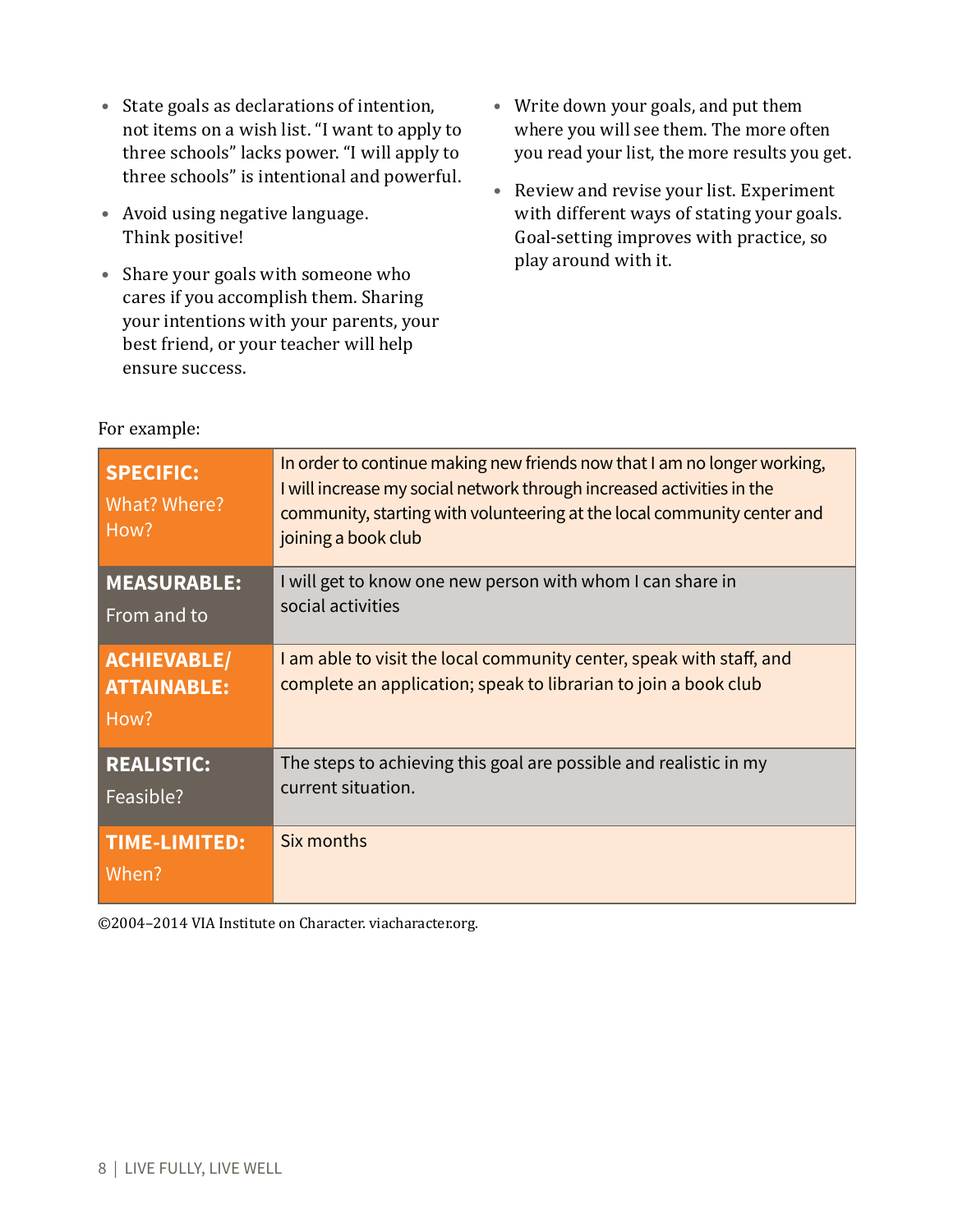# **Recommended Resources GENERAL**

#### **WEB-BASED**

**National MS Society** — The Society's mission is to empower people affected by MS to live their best lives as we stop MS in its tracks, restore what has been lost, and end MS forever. Our vision is a world free of MS.

To learn more about wellness programs and activities in your area, contact an MS Navigator at 1-800-344-4867 or **contactusnmss@nmss.org**, or visit **nationalMSsociety.org/Chapters**.

**Can Do Multiple Sclerosis** — Can Do Multiple Sclerosis is a national nonprofit organization that changes lives of people living with MS and their support partners by delivering transformational programs on exercise, nutrition and symptom management to inspire and motivate, while helping the MS community thrive.

To learn more about programs in your area or online resources, contact Can Do MS at 800-367-3101, or visit **MScando.org/programs.**

**Can Do MS and National MS Society Collaborative Webinar and Telelearning Program**

**MScando.org/multiple-sclerosisprograms/webinar-series/**

#### OR

**nationalMSsociety.org/ Resources-Support/Library-Education-Programs/Telelearning-Program**

### **Living Well with MS — Health and Wellness**

#### **nationalMSsociety.org/wellness**

**Every connection counts** — Join over 40,000 people affected by MS supporting one another and exploring the issues that shape your world.

**MSconnection.org** 

#### **BROCHURES AND PUBLICATIONS**

**Wellness Discussion Guide for People with MS and Their Healthcare Providers:** Integrating Lifestyle and Complementary Strategies into MS Care (PDF)

### **nationalMSsociety.org/wellnessguide**

### **MS and Wellness: Living Well with Multiple Sclerosis** (PDF)

**nationalMSsociety.org/livingwellpub**

**All Health and Wellness-related brochures nationalMSsociety.org/wellnesspubs**

**Library Articles MScando.org/library**

#### **Q&A**

**MScando.org/question**

#### **EDUCATIONAL VIDEOS**

### **Health and Wellness, General nationalMSsociety.org/wellvideos**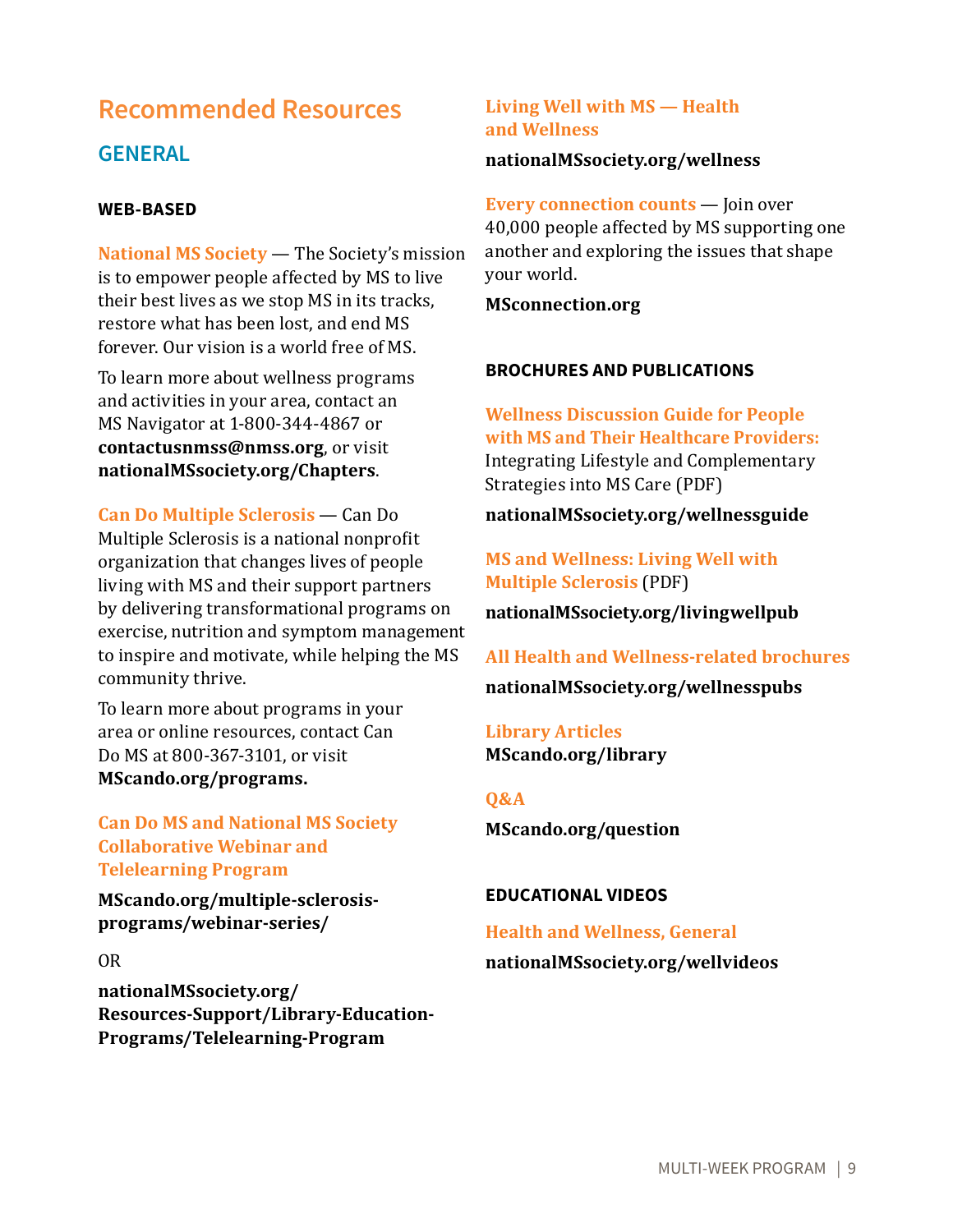### **RESILIENCE AND BEHAVIOR CHANGE**

#### **WEB-BASED**

**Tiny Habits® with Dr. BJ Fogg** 

**Tinyhabits.com**

**Forget big change, start with a tiny habit:**  BJ Fogg at TEDxFremont **youtube.com/ watch?v=AdKUJxjn-R8**

**Zig Ziglar's Wheel of Life — A Total-Life Approach to Setting Your Goals**

**freshtakeoncontent.com/ wheel-of-life-goals/**

#### **BROCHURES AND PUBLICATIONS**

**The Power of Habit: Why We Do What We Do in Life and Business** by Charles Duhigg (**amazon.com**)

**Resilience: Addressing the Challenges of Living with MS** (2016 North American Education Program)

Through the program book and companion DVD, you will hear from clinicians and researchers at the forefront of resilience theory, as well as from individuals who have learned to become more resilient when facing MS and the ongoing challenges of everyday life. Visit **nationalMSsociety.org/resilience** to learn more. You can also request a copy of the materials by contacting an MS Navigator at 1-800-344-4867 or email at **contactusnmss@nmss.org**.

\_\_\_\_\_\_\_\_\_\_\_\_\_\_\_\_\_\_\_\_\_\_\_\_\_\_\_\_\_\_\_\_\_\_\_\_\_\_\_\_\_\_\_\_\_\_\_\_\_\_\_\_\_\_\_\_\_\_\_\_\_\_\_\_\_\_\_\_\_\_\_\_\_\_\_\_\_\_\_\_\_\_\_\_\_\_\_\_\_\_\_\_\_

\_\_\_\_\_\_\_\_\_\_\_\_\_\_\_\_\_\_\_\_\_\_\_\_\_\_\_\_\_\_\_\_\_\_\_\_\_\_\_\_\_\_\_\_\_\_\_\_\_\_\_\_\_\_\_\_\_\_\_\_\_\_\_\_\_\_\_\_\_\_\_\_\_\_\_\_\_\_\_\_\_\_\_\_\_\_\_\_\_\_\_\_\_

\_\_\_\_\_\_\_\_\_\_\_\_\_\_\_\_\_\_\_\_\_\_\_\_\_\_\_\_\_\_\_\_\_\_\_\_\_\_\_\_\_\_\_\_\_\_\_\_\_\_\_\_\_\_\_\_\_\_\_\_\_\_\_\_\_\_\_\_\_\_\_\_\_\_\_\_\_\_\_\_\_\_\_\_\_\_\_\_\_\_\_\_\_

\_\_\_\_\_\_\_\_\_\_\_\_\_\_\_\_\_\_\_\_\_\_\_\_\_\_\_\_\_\_\_\_\_\_\_\_\_\_\_\_\_\_\_\_\_\_\_\_\_\_\_\_\_\_\_\_\_\_\_\_\_\_\_\_\_\_\_\_\_\_\_\_\_\_\_\_\_\_\_\_\_\_\_\_\_\_\_\_\_\_\_\_\_

\_\_\_\_\_\_\_\_\_\_\_\_\_\_\_\_\_\_\_\_\_\_\_\_\_\_\_\_\_\_\_\_\_\_\_\_\_\_\_\_\_\_\_\_\_\_\_\_\_\_\_\_\_\_\_\_\_\_\_\_\_\_\_\_\_\_\_\_\_\_\_\_\_\_\_\_\_\_\_\_\_\_\_\_\_\_\_\_\_\_\_\_\_

\_\_\_\_\_\_\_\_\_\_\_\_\_\_\_\_\_\_\_\_\_\_\_\_\_\_\_\_\_\_\_\_\_\_\_\_\_\_\_\_\_\_\_\_\_\_\_\_\_\_\_\_\_\_\_\_\_\_\_\_\_\_\_\_\_\_\_\_\_\_\_\_\_\_\_\_\_\_\_\_\_\_\_\_\_\_\_\_\_\_\_\_\_

\_\_\_\_\_\_\_\_\_\_\_\_\_\_\_\_\_\_\_\_\_\_\_\_\_\_\_\_\_\_\_\_\_\_\_\_\_\_\_\_\_\_\_\_\_\_\_\_\_\_\_\_\_\_\_\_\_\_\_\_\_\_\_\_\_\_\_\_\_\_\_\_\_\_\_\_\_\_\_\_\_\_\_\_\_\_\_\_\_\_\_\_\_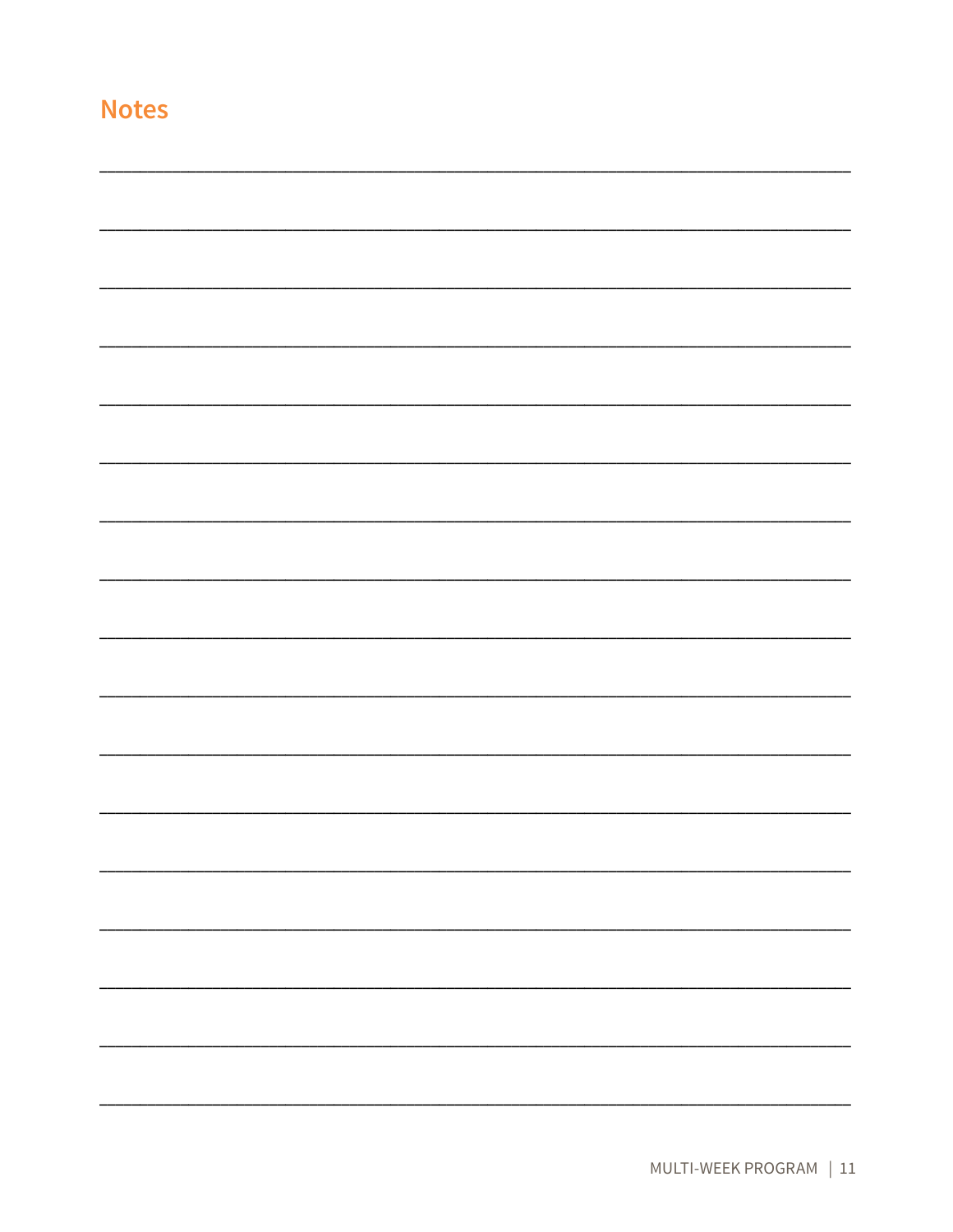|  |  | 12   LIVE FULLY, LIVE WELL |  |  |
|--|--|----------------------------|--|--|
|--|--|----------------------------|--|--|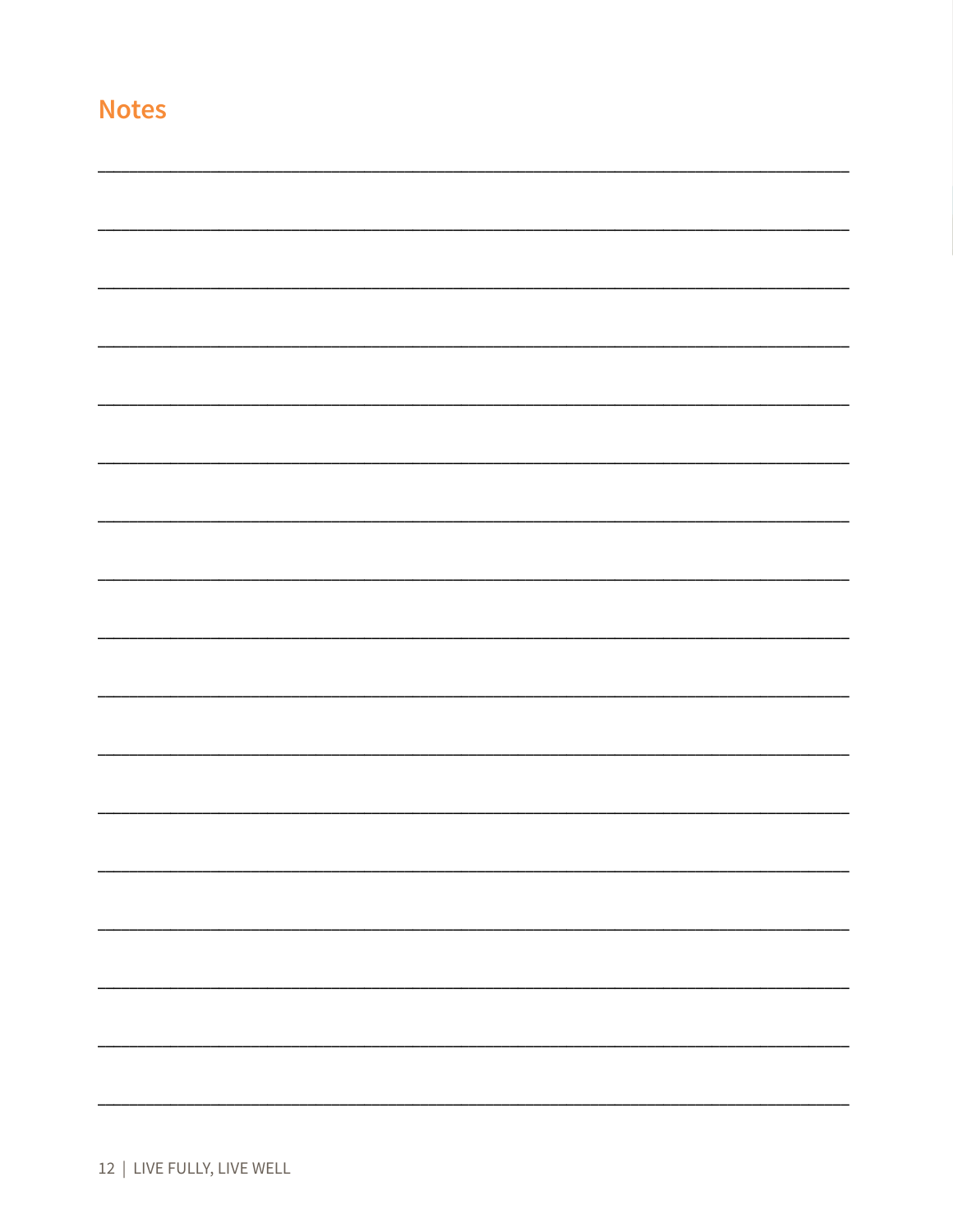# **SESSION TWO**

#### **Today's Discussion:**

- **•** Relationships Wellness Domain
- **•** Diet and Exercise Wellness Domain (General Health)

#### **Learning Objectives**

#### **You will:**

- **•** Increase your knowledge of the relationships and diet and exercise (general health) wellness domains and how choices in these domains can impact both MS and quality of life.
- **•** Continue to explore and develop specific goals, activities and behaviors that promote personal well-being and optimize quality of life with MS in order to make meaningful change in specific areas of wellness.
- **•** Learn how to make changes in your approach to physical wellness to accommodate fluctuations, changes and variability of the disease.
- **•** Participate in an interactive learning experience through sharing and connecting with others in a classroom setting.
- **•** Increase your confidence in developing a personal approach to living well with MS.
- **•** Identify and connect to additional community resources for support and connection.

### **Definitions:**

# **Relationships**

Developing positive, healthy relationships that nurture interconnectedness with family, friends and community, while promoting active engagement in a social network of meaningful and rewarding friendships and intimate relationships.

## **Diet and Exercise**

Making positive lifestyle choices about:

- **•** Regular physical activity geared to one's abilities
- **•** Healthy eating
- **•** Weight control
- **•** MS and primary care, and preventive health behaviors, including smoking cessation, limited alcohol use and attention to personal safety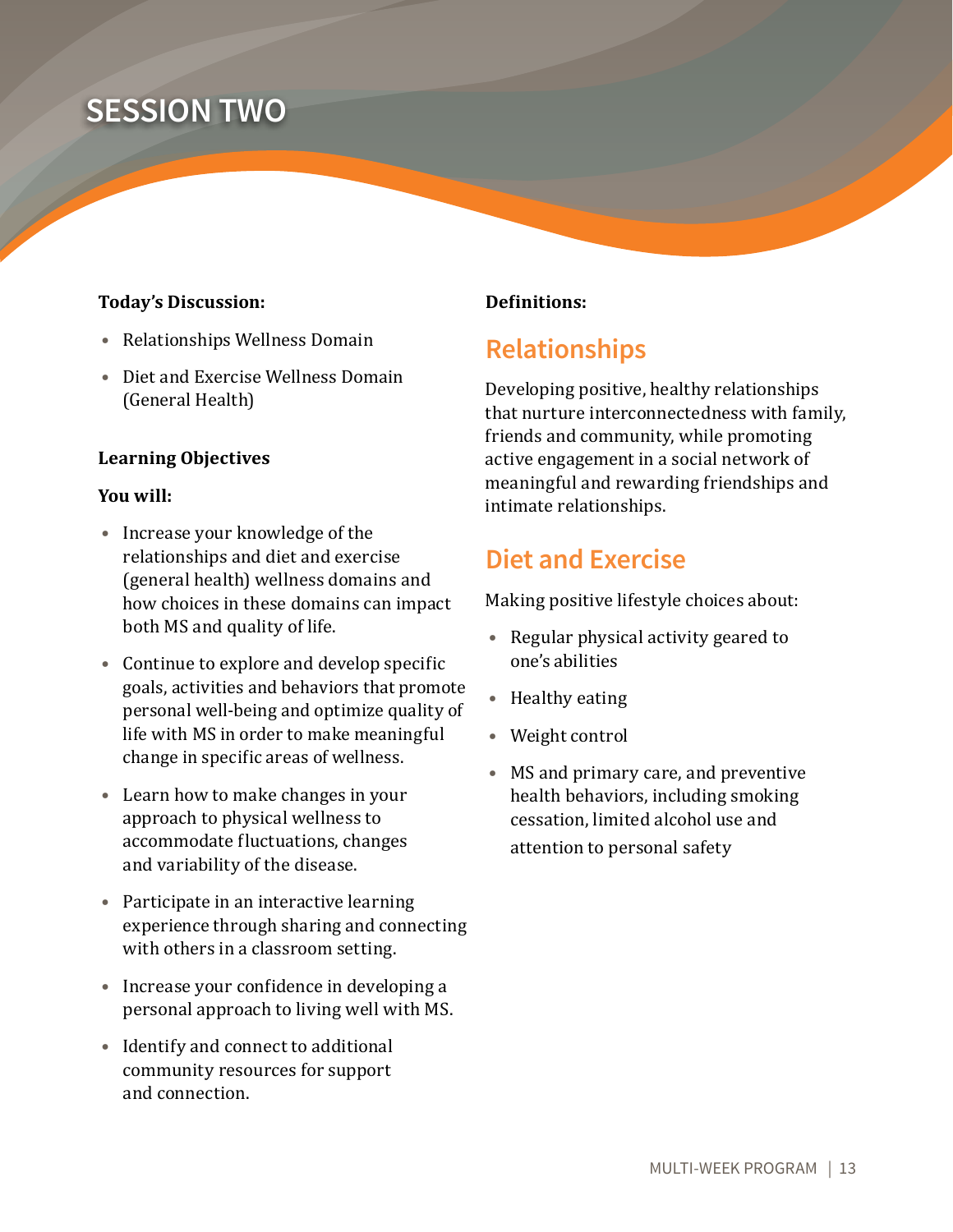# **Goal Setting**

## **My Personal Goal-Setting Plan**

Use this worksheet to create your personal wellness goal.

**Specific** = the goal should identify a specific action or event that will take place.

**M**easurable = the goal and its benefits should be quantifiable.

**A**chievable = the goal should be attainable given available resources.

**Realistic** = the goal should require you to stretch some, but allow the likelihood of success.

**T**ime-limited = the goal should state the time period in which it will be accomplished.

**Step 1:** Circle the wellness domain you are interested in developing a goal in:

| Relationships                                                       | Diet and Exercise (General Wellness) |
|---------------------------------------------------------------------|--------------------------------------|
| Diet and Exercise (Physical Activity) Diet and Exercise (Nutrition) |                                      |
| Work and Home                                                       | Cognitive Health                     |
| <b>Emotional Well-Being</b>                                         | Spirituality                         |

**Step 2:** Within the wellness domain noted above, my goal is to:

**Reason(s) I am interested in pursuing this/these goal(s) is/are:**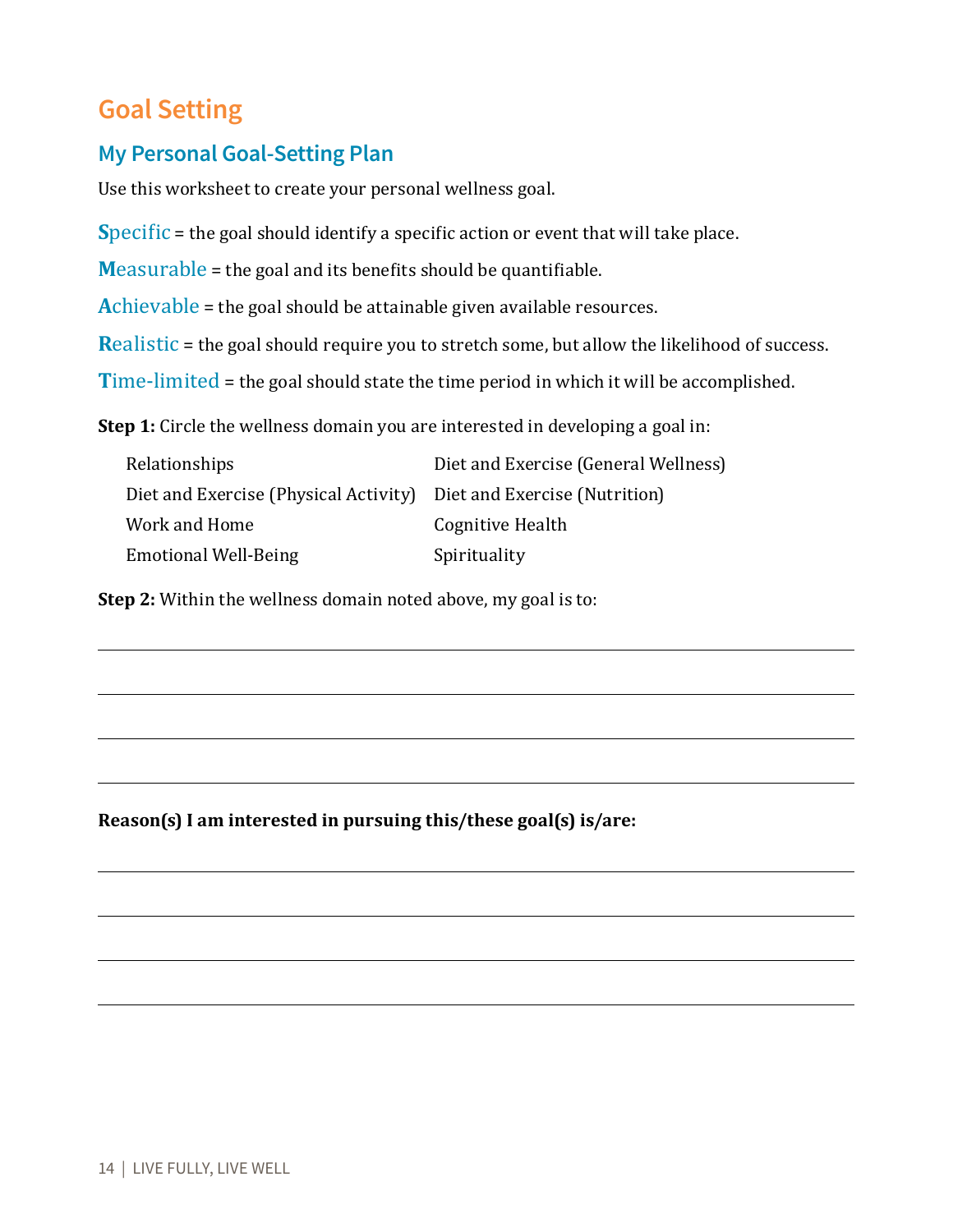# **Personal Call to Action Plans**

## **My Personal Call to Action: Attending to My Whole Self**

| Using this action plan, I will                                                                                                                                                                   | <b>Ideas or questions</b> |
|--------------------------------------------------------------------------------------------------------------------------------------------------------------------------------------------------|---------------------------|
| Schedule an appointment for a routine physical with<br>my healthcare provider.                                                                                                                   |                           |
| Create a healthcare team to help support my needs<br>and goals (i.e. PT, OT, Psychologist, etc.).                                                                                                |                           |
| Create my own "MS-free zone".                                                                                                                                                                    |                           |
| Identify new social activities I would like to try.                                                                                                                                              |                           |
| Develop my personal definition of wellness. Discuss<br>with family and friends.                                                                                                                  |                           |
| Evaluate my support system $-$ do I have the right<br>people on my team?                                                                                                                         |                           |
| Join a National MS Society self-help group or other<br>peer-to-peer networking opportunity. Learn more<br>at nationalMSsociety.org/Resources-Support/<br>Find-Support/Join-a-Local-Support-Group |                           |
| Visit nationalMSsociety.org/living-with-multiple-<br>sclerosis or MScando.org to learn more about overall<br>wellness and MS.                                                                    |                           |
| View wellness-related webinars at MScando.org/<br>multiple-sclerosis-programs/webinar-series/<br>webinar-archive/ or nationalMSsociety.org/<br>telelearning                                      |                           |
| Read wellness-related library articles at<br>MScando.org/library.                                                                                                                                |                           |
| Identify new ways to stay connected with family<br>and friends.                                                                                                                                  |                           |
| Contact an MS Navigator at 1-800-344-4867 or<br>contactusNMSS@nmss.org to learn more about<br>health and wellness and MS.                                                                        |                           |
| Other:                                                                                                                                                                                           |                           |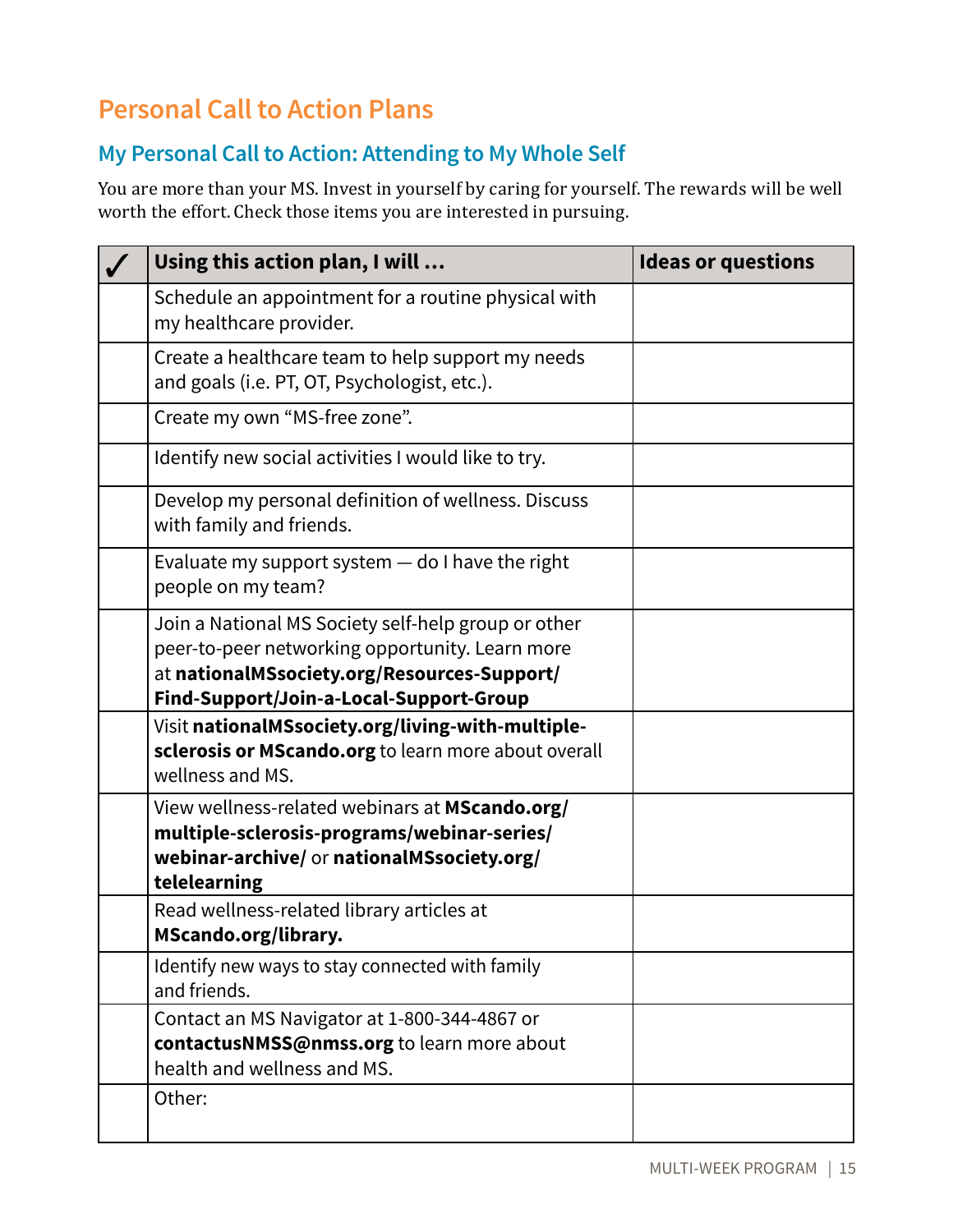## **Recommended Resources**

### **RELATIONSHIPS**

#### **WEB-BASED**

#### **Family and Relationships**

**nationalMSsociety.org/Living-Well-With-MS/ Family-and-Relationships**

#### **Family Matters**

**nationalMSsociety.org/ Resources-Support/Family-Matters**

#### **BROCHURES AND PUBLICATIONS**

#### **Living with Multiple Sclerosis**

**nationalMSsociety.org/NationalMSSociety/ media/MSNationalFiles/Brochures/ Brochure-Living-with-MS.pdf**

#### **Library Articles**

**MScando.org/living-with-multiple-sclerosis/ can-do-library/ms-education/ by-category/social**

### **DIET AND EXERCISE (GENERAL HEALTH)**

#### **BROCHURES AND PUBLICATIONS**

**Wellness Discussion Guide for People with MS and Their Healthcare Providers:**  Integrating Lifestyle and Complementary Strategies into MS Care (PDF)

**nationalMSsociety.org/wellnessguide**

**MS and Wellness: Living Well with Multiple Sclerosis** (PDF)

**nationalMSsociety.org/livingwellpub**

#### **All Health and Wellness-related brochures**

**nationalMSsociety.org/wellnesspubs**

#### **EDUCATIONAL VIDEOS**

#### **Health and Wellness, General**

**nationalMSsociety.org/wellvideos**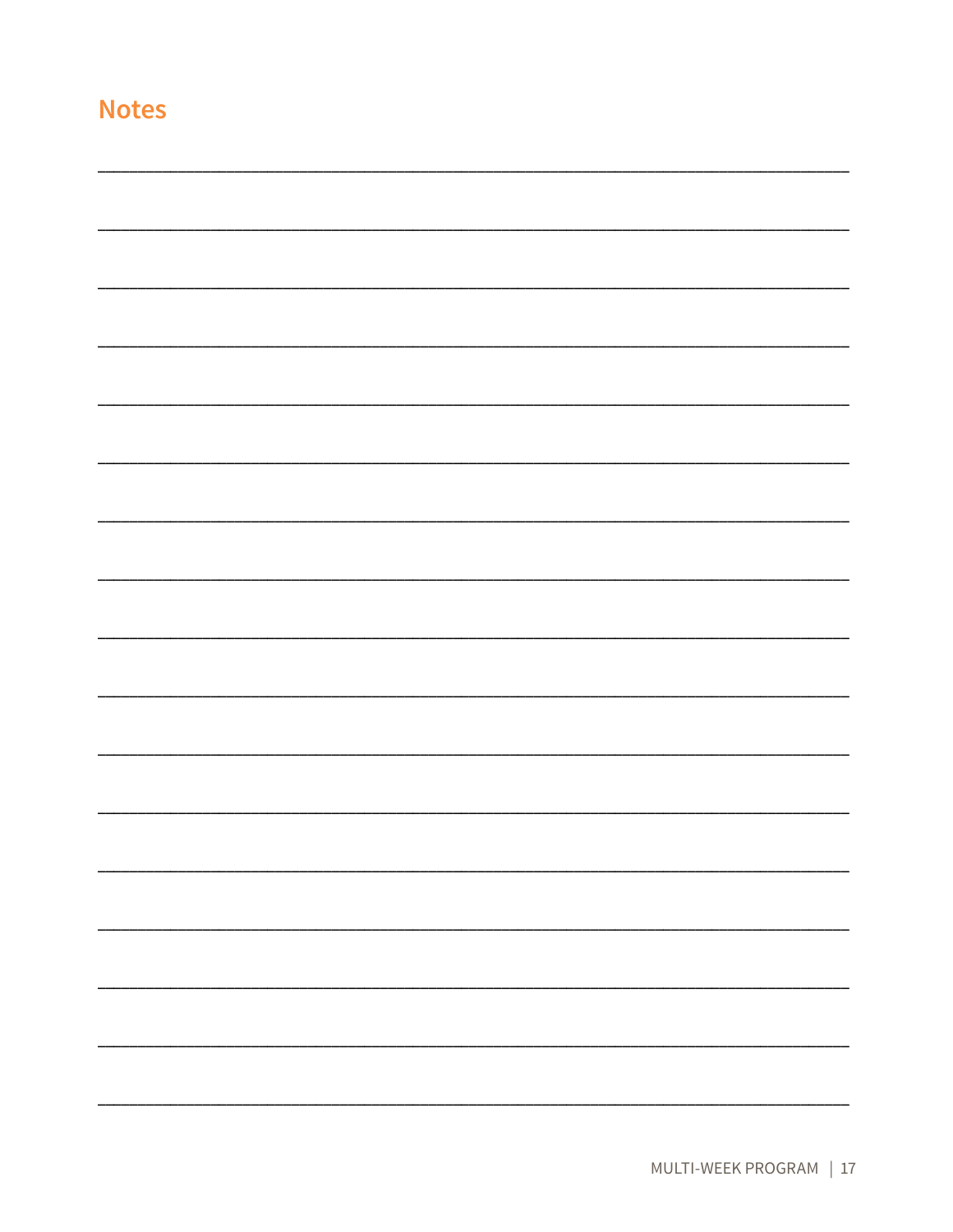18 | LIVE FULLY, LIVE WELL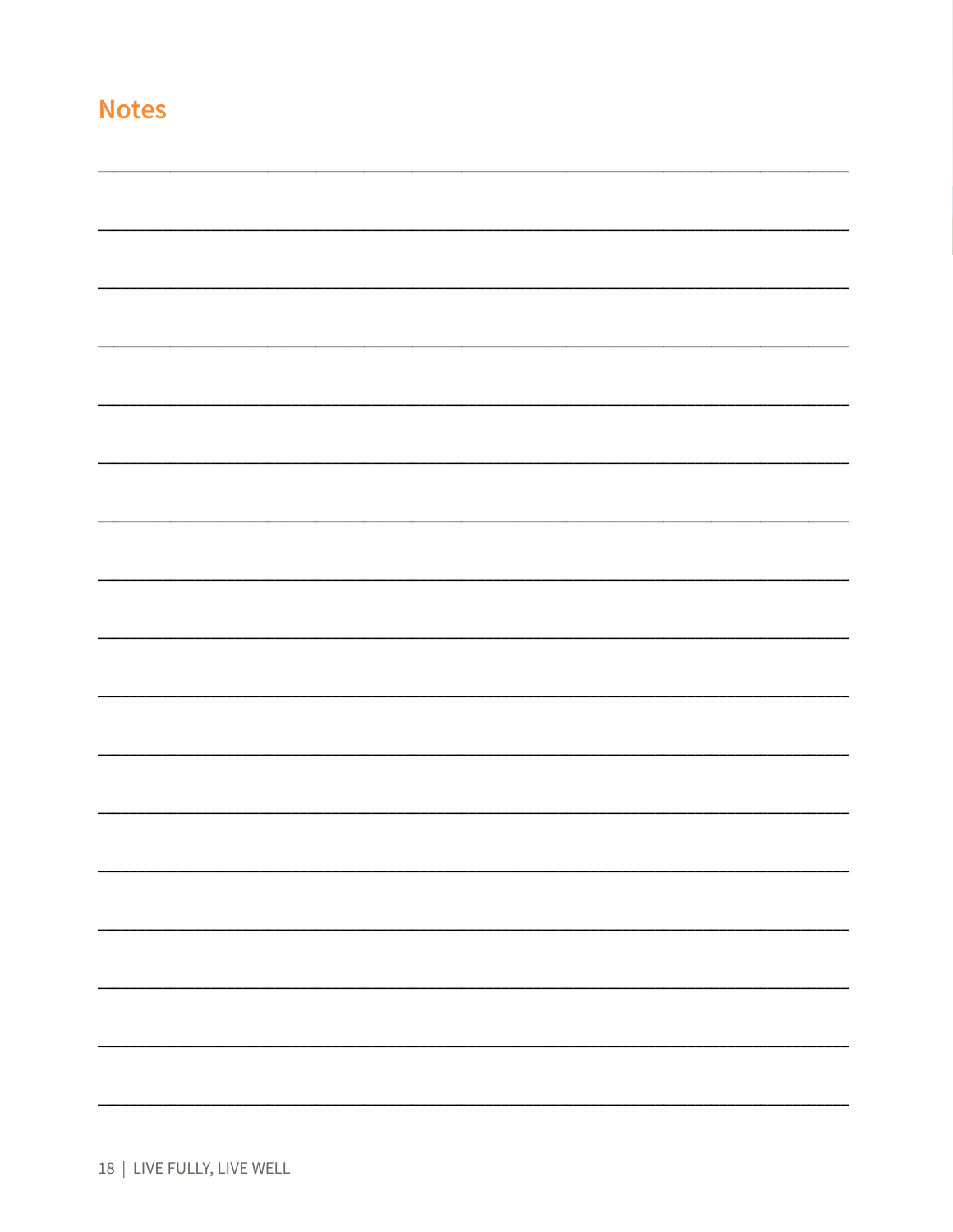# **SESSION THREE**

#### **Today's Discussion:**

**•** Diet and Exercise Wellness Domain (Physical Activity and Nutrition)

#### **Learning Objectives**

#### **You will:**

- **•** Increase your knowledge of the diet and exercise wellness domain and how choices in this domain can impact both MS and quality of life.
- **•** Explore and develop specific goals, activities and behaviors that promote personal well-being and optimize quality of life with MS in order to make meaningful change in specific areas of wellness.
- **•** Participate in an interactive learning experience through sharing and connecting with others in a classroom setting.
- **•** Increase confidence in developing a personal approach to living well with MS.
- **•** Identify and connect to additional community resources for support and connection.

#### **Definition:**

## **Diet and Exercise**

Making positive lifestyle choices about:

- **•** Regular physical activity geared to one's abilities
- **•** Healthy eating
- **•** Weight control
- **•** MS and primary care
- **•** Preventive health behaviors (including smoking cessation, limited alcohol use and attention to personal safety)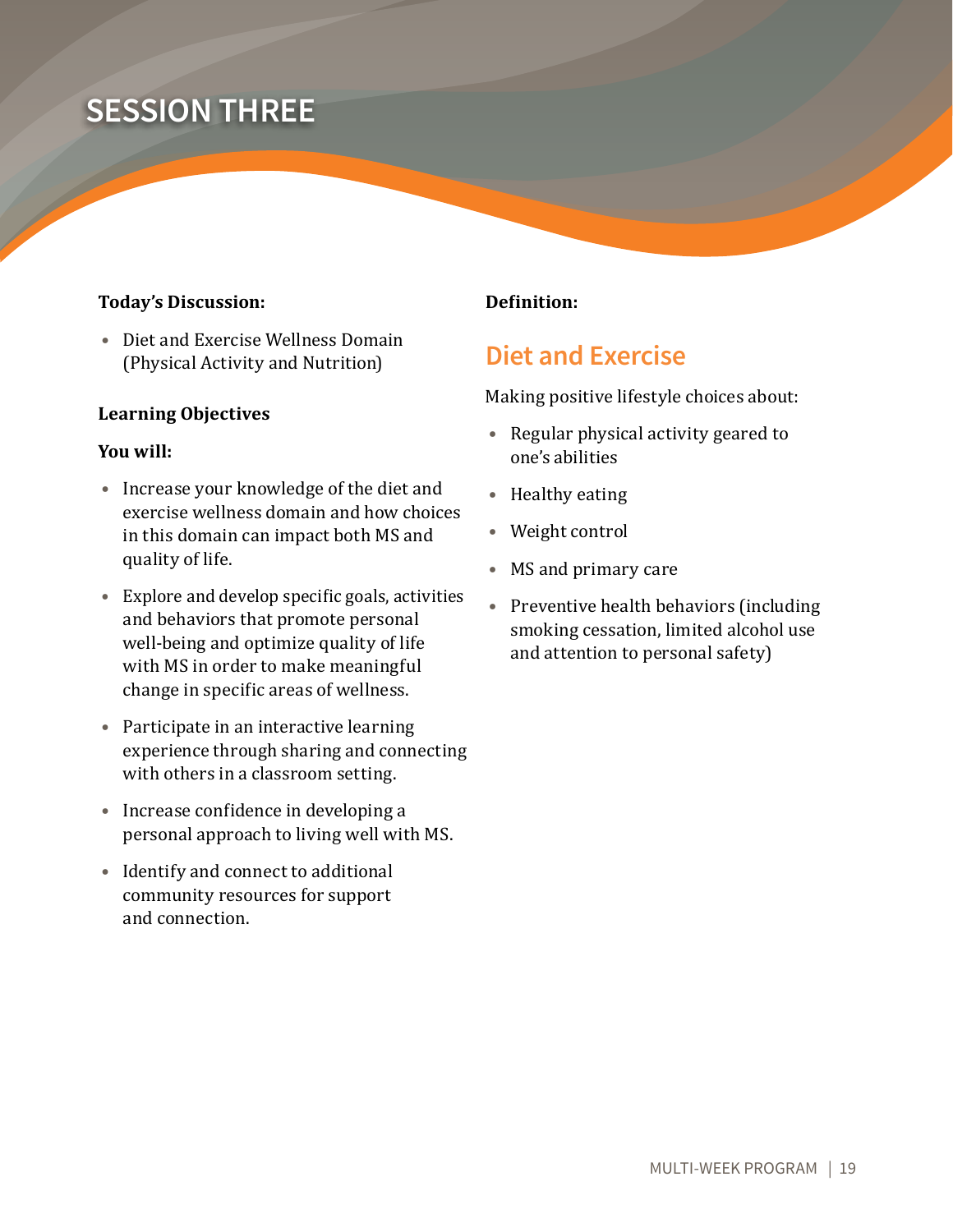# **Goal Setting**

## **My Personal Goal-Setting Plan**

Use this worksheet to create your personal wellness goal.

**S**pecific = the goal should identify a specific action or event that will take place.

**M**easurable = the goal and its benefits should be quantifiable.

**A**chievable = the goal should be attainable given available resources.

**Realistic = the goal should require you to stretch some, but allow the likelihood of success.** 

**Time-limited = the goal should state the time period in which it will be accomplished.** 

**Step 1:** Circle the wellness domain you are interested in developing a goal in:

| <b>Relationships</b>                                                | Diet and Exercise (General Wellness) |
|---------------------------------------------------------------------|--------------------------------------|
| Diet and Exercise (Physical Activity) Diet and Exercise (Nutrition) |                                      |
| Work and Home                                                       | Cognitive Health                     |
| <b>Emotional Well-Being</b>                                         | Spirituality                         |

**Step 2:** Within the wellness domain noted above, my goal is to:

**Reason(s) I am interested in pursuing this/these goal(s) is/are:**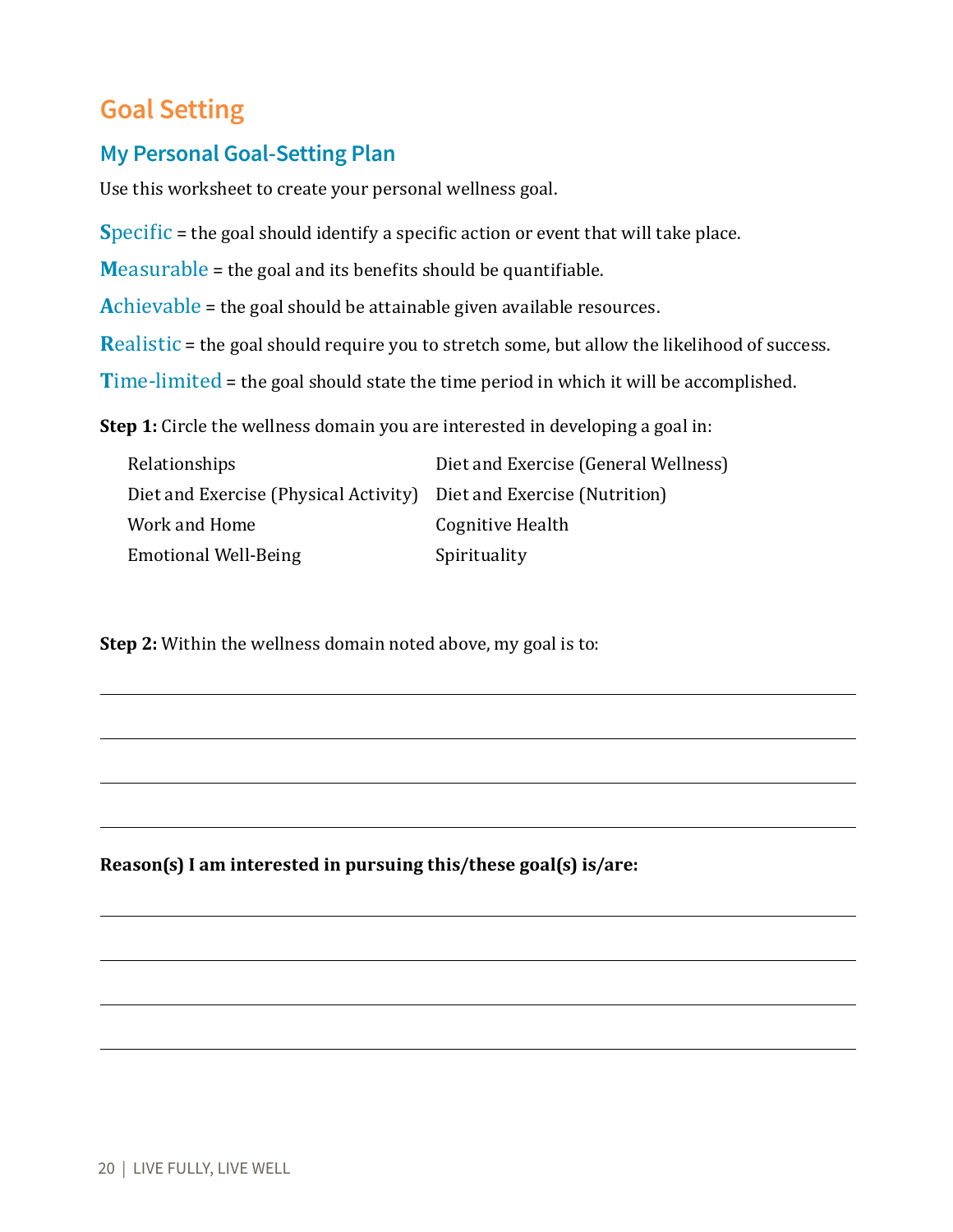# **Personal Call to Action Plans**

## **My Personal Call to Action: How Does Physical Activity Fit Into My Life?**

| Using this action plan, I will                                                                                                                                                      | <b>Ideas or questions</b> |
|-------------------------------------------------------------------------------------------------------------------------------------------------------------------------------------|---------------------------|
| Develop my personal definition of fitness. Discuss with my<br>family and friends.                                                                                                   |                           |
| Discuss with my healthcare team the challenges I face with<br>incorporating exercise into my routine. What are the barriers<br>- real and perceived? Brainstorm possible solutions. |                           |
| Identify the types of exercise and physical activities (like<br>walking, stretching, yoga, gardening, etc.) that interest me.                                                       |                           |
| With my spouse/partner/friend, identify one new physical<br>activity we would like to try together.                                                                                 |                           |
| Discuss with an OT or PT ways I can modify my exercise<br>program, as needed.                                                                                                       |                           |
| Explore MS-friendly, fitness-related programs and activities<br>in my community.                                                                                                    |                           |
| For more information on exercise and MS visit<br>nationalMSsociety.org/exercise or MScando.org.                                                                                     |                           |
| View the following webinars:                                                                                                                                                        |                           |
| • The Relationship Between Exercise and Cognition<br>youtube.com/watch?v=7ig2gdL3m4Y&feature=youtu.beA                                                                              |                           |
| • Accessing Your Community: Fitness,<br>Recreation and Adaptive Sports youtube.com/<br>watch?v=6x7dMKXcNLQ&feature=youtu.be                                                         |                           |
| • Exercise and Anxiety in MS nationalMSsociety.org/<br>telelearningarchive                                                                                                          |                           |
| Contact an MS Navigator at 1-800-344-4867 or<br>$\bullet$<br>contactusNMSS@nmss.org to learn more about<br>health and wellness and MS.                                              |                           |
| Other:                                                                                                                                                                              |                           |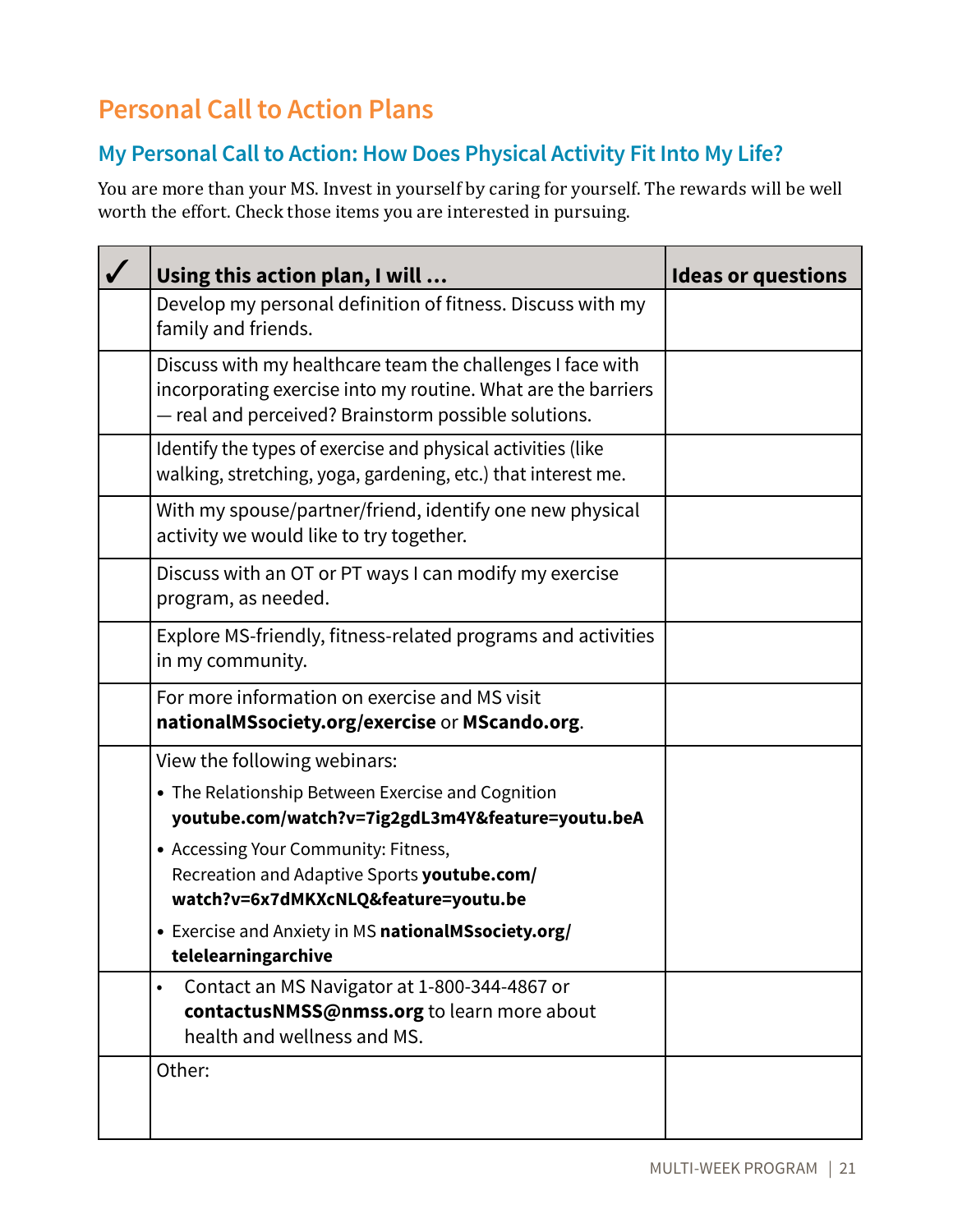## **My Personal Call to Action: Eating Well, Eating Easy**

| Using this action plan, I will                                                                                                                                                                                                      | <b>Ideas or questions</b> |
|-------------------------------------------------------------------------------------------------------------------------------------------------------------------------------------------------------------------------------------|---------------------------|
| Identify my biggest obstacles to healthy eating. Engage<br>friends and family in coming up with solutions.                                                                                                                          |                           |
| Work with a nutritionist or registered dietitian to develop<br>an eating plan that works best for me.                                                                                                                               |                           |
| For more information on nutrition and MS, visit<br>nationalMSsociety.org/living-with-multiple-sclerosis/<br>healthy-living/index.aspx%20 or MScando.org.                                                                            |                           |
| View the following webinars:<br>• Getting Creative in the Kitchen with MS<br>youtube.com/watch?v=K4NN-jvfzis&feature=youtu.be<br>• Holistic Tips to Healthy Eating and Exercise<br>youtube.com/watch?v=qDMbq2DihO0&feature=youtu.be |                           |
| Contact an MS Navigator at 1-800-344-4867 or<br>contactusNMSS@nmss.org to learn more about health<br>and wellness and MS.                                                                                                           |                           |
| Other:                                                                                                                                                                                                                              |                           |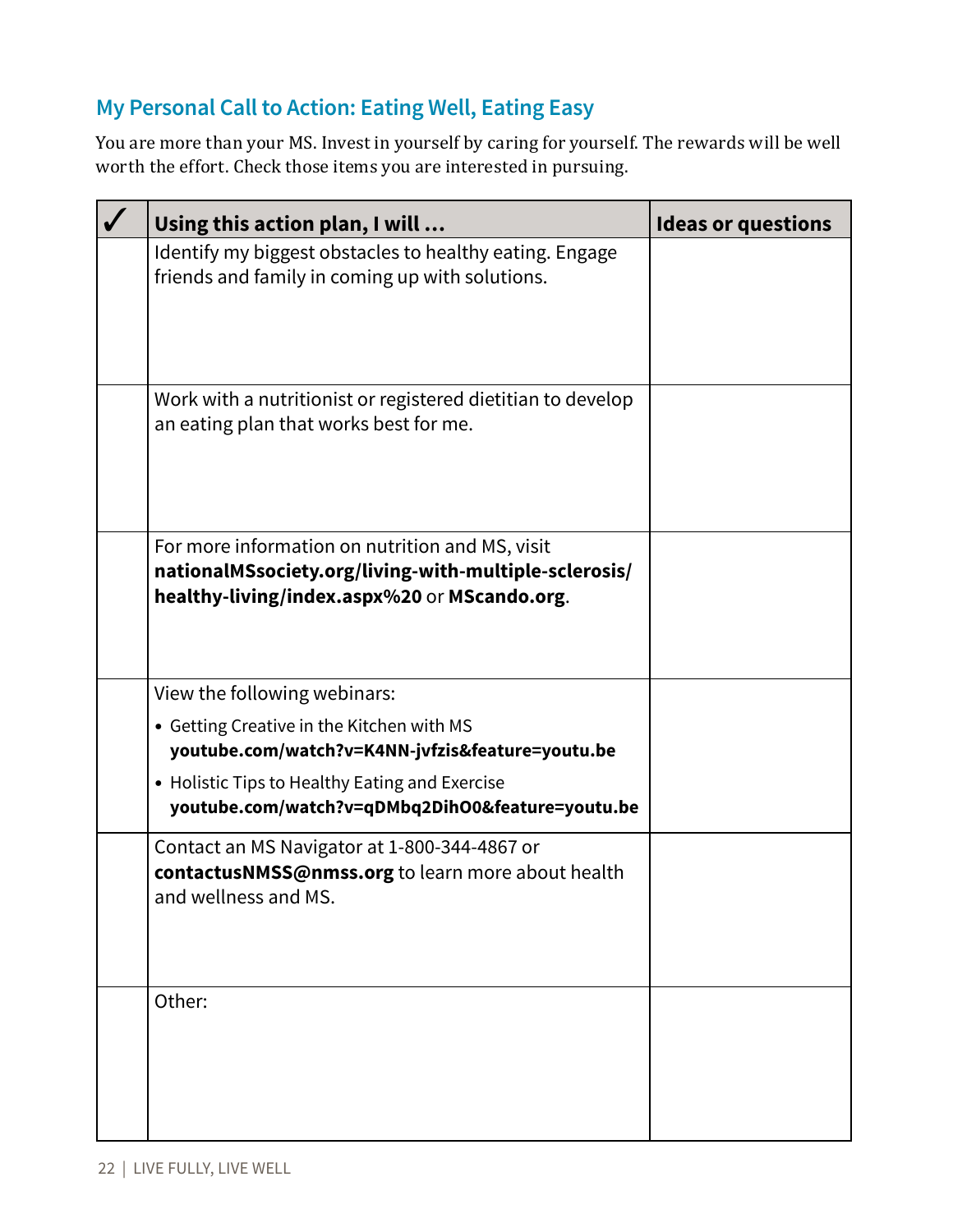# **Recommended Resources**

## **DIET AND EXERCISE**

#### **WEB-BASED**

**Exercise nationalMSsociety.org/exercise**

**Diet and Nutrition nationalMSsociety.org/diet**

#### **Walk MS®**

**walkMS.org**

#### **The MS Trust's (United Kingdom) series of exercise videos for people with MS**

can be done in a seated or standing position to address balance, endurance, strength and flexibility.

#### **MStrust.org.uk/a-z/exercise**

**14 Weeks to a Healthier You** is a free, personalized, web-based physical activity and nutrition program targeted to people with mobility limitations, chronic health conditions and physical disabilities. Created by the National Center for Health, Physical Activity and Disability (NCHPAD), the program can help you get moving and make healthy nutrition choices.

#### **nchpad.org/14weeks/index.php**

### **Webinars on Exercise and Nutrition**

#### **MScando.org/archive**

- **•** The Relationship Between Exercise and Cognition
- **•** Exercise and Anxiety with MS
- **•** Fitness, Recreation & Adaptive Sports
- **•** Getting Creative in the Kitchen with MS
- **•** Holistic Tips to Healthy Eating and Exercise

#### **BROCHURES AND PUBLICATIONS**

**MS and Wellness: Living Well with Multiple Sclerosis** (PDF) **nationalMSsociety.org/livingwellpub**

**Diet and Multiple Sclerosis** by Pavan Bhargava, MD (PDF) **nationalMSsociety.org/dietpaper**

## **Exercise as Part of Everyday Life** (PDF) **nationalMSsociety.org/exerciselife**

**Wellness for People with MS:** What do we know about Diet, Exercise and Mood and what do we still need to learn? (PDF)

### **nationalMSsociety.org/MSwellness**

**Stretching for People with MS** (PDF) **nationalMSsociety.org/stretchingsolo.pdf** 

**Food for Thought: Nutrition and MS** (PDF) **nationalMSsociety.org/nutritionpub** 

#### **Library Articles**

**csep.ca/CMFiles/Guidelines/specialpops/ CSEP\_MS\_PAGuidelines\_adults\_en.pdf**

### **The Canadian Physical Activity Guidelines for Adults with Multiple Sclerosis** can help adults with mild to moderate disability, resulting from relapsing or progressive forms

of MS, improve their fitness. (PDF)

### **csep.ca/CMFiles/Guidelines/specialpops/ CSEP\_MS\_PAGuidelines\_adults\_en.pdf**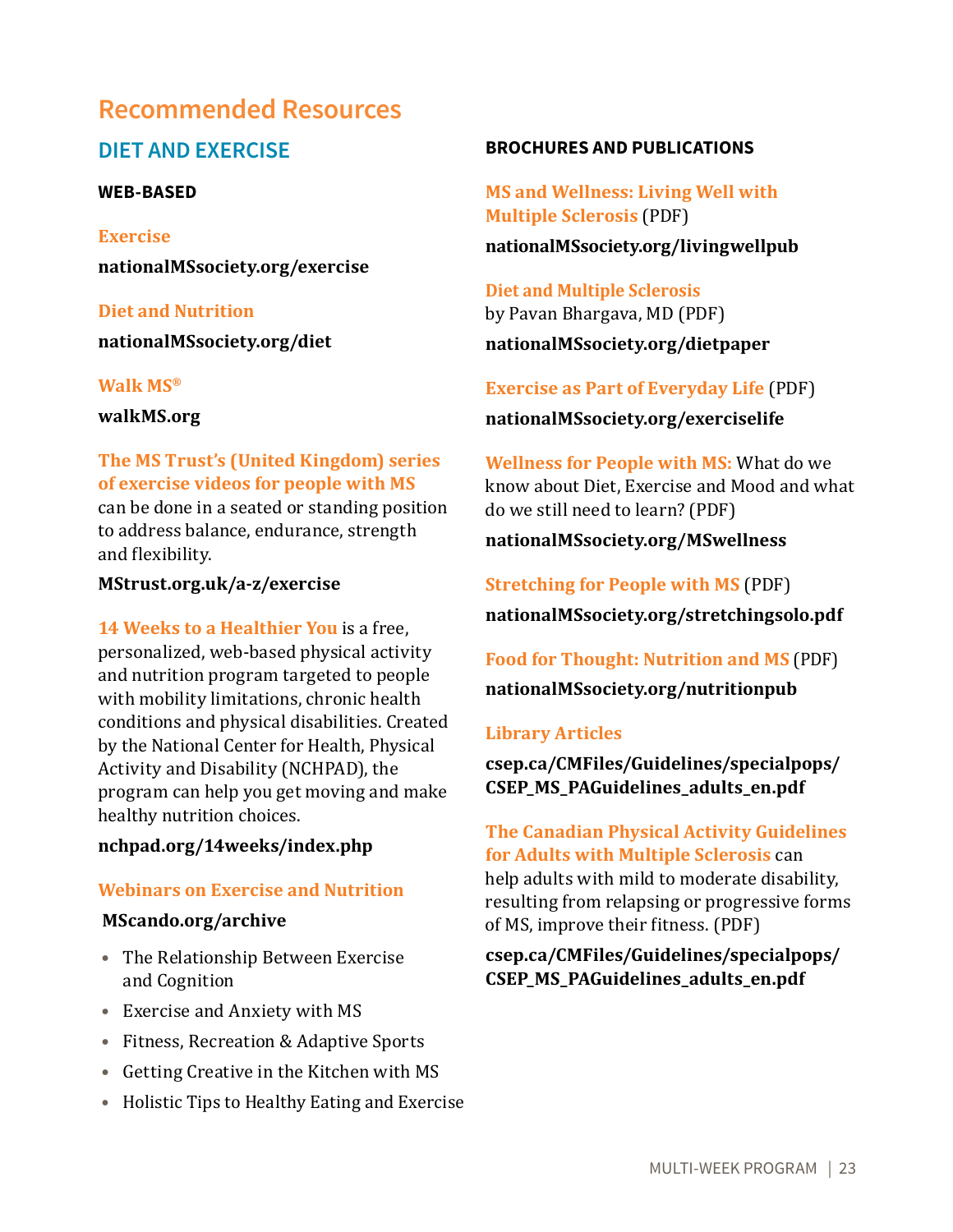| ٠ | y,      | the contract of the contract of |
|---|---------|---------------------------------|
|   | ------- |                                 |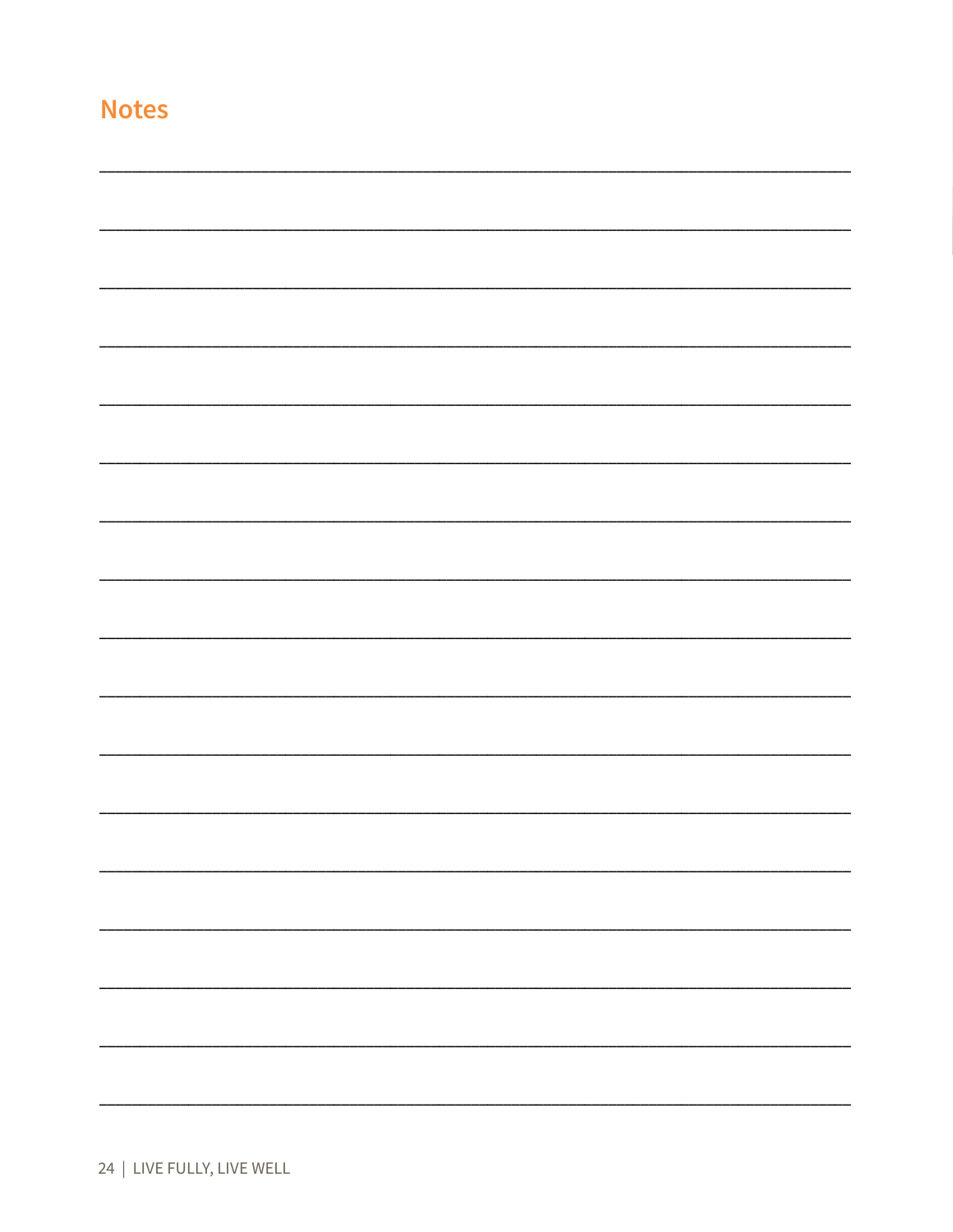# **SESSION FOUR**

#### **Today's Discussion:**

- **•** Work and Home Wellness Domain
- **•** Cognitive Health Wellness Domain

#### **Learning Objectives**

#### **You will:**

- **•** Increase your knowledge of work and home and cognitive health wellness domains and how choices in these domains can impact both MS and quality of life.
- **•** Continue to explore and develop specific goals, activities and behaviors that promote personal well-being and optimize quality of life with MS in order to make meaningful change in an area of wellness that is important to you.
- **•** Participate in an interactive learning experience through sharing and connecting with others in a classroom setting.
- **•** Increase confidence in developing a personal approach to living well with MS.
- **•** Identify and connect to additional community resources for support and connection.

#### **Definition:**

## **Work and Home**

Engaging in meaningful and rewarding activities that promote a sense of purpose and accomplishment, including opportunities to contribute one's unique skills, talents and knowledge to others at home, at work or in the community. This dimension of wellness recognizes the importance of satisfaction, enrichment and meaning through activities — either paid, unpaid or volunteer.

## **Cognitive Health**

Engaging in mentally stimulating and challenging activities that lead to personal growth, enhanced creativity and new learning, while developing the ability to think objectively and independently.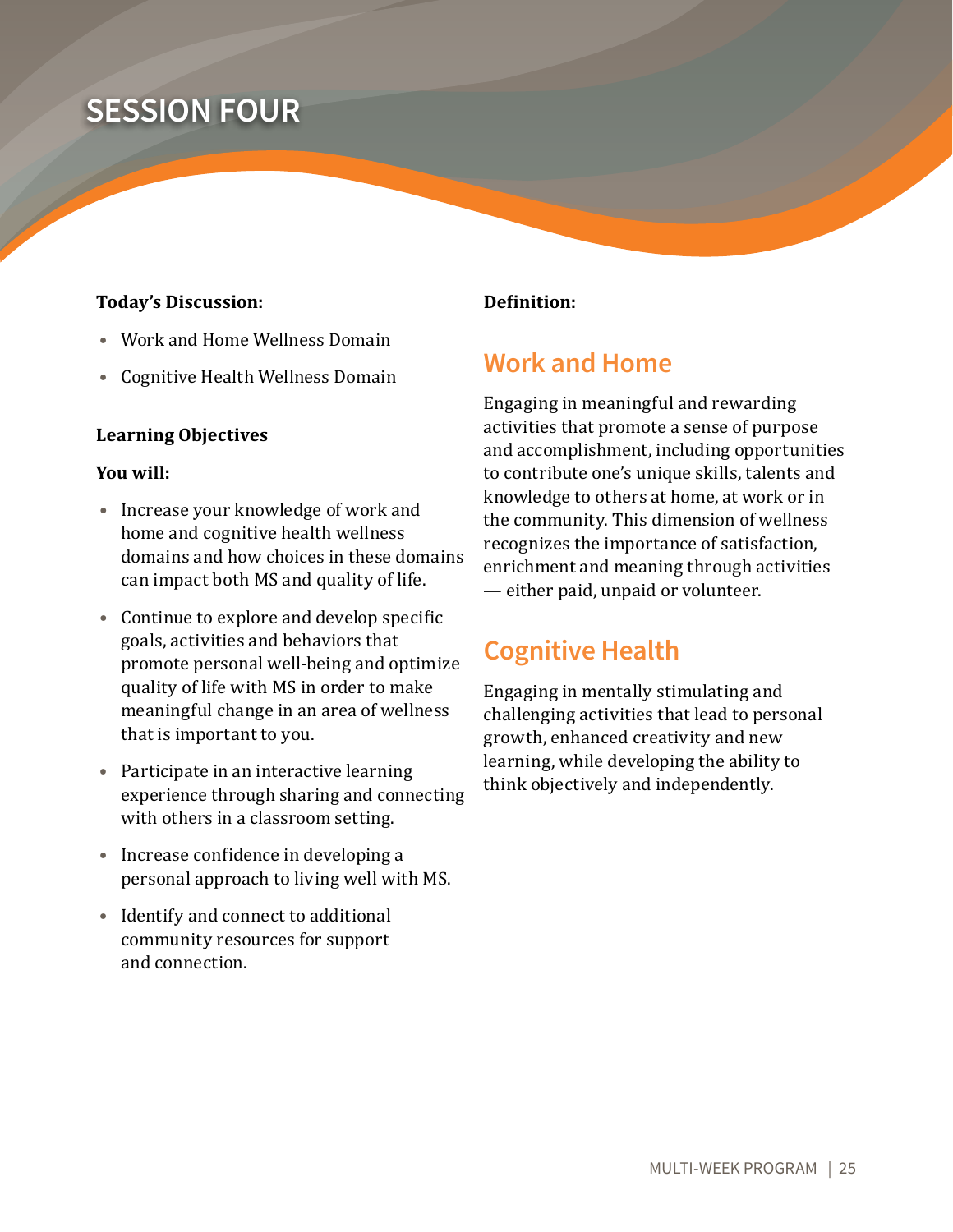# **Goal Setting**

## **My Personal Goal-Setting Plan**

Use this worksheet to create your personal wellness goal.

**S**pecific = the goal should identify a specific action or event that will take place.

**M**easurable = the goal and its benefits should be quantifiable.

**A**chievable = the goal should be attainable given available resources.

**Realistic** = the goal should require you to stretch some, but allow the likelihood of success.

**T**ime-limited = the goal should state the time period in which it will be accomplished.

**Step 1:** Wellness Domain (circle all that apply):

| <b>Relationships</b>                                                | Diet and Exercise (General Wellness) |
|---------------------------------------------------------------------|--------------------------------------|
| Diet and Exercise (Physical Activity) Diet and Exercise (Nutrition) |                                      |
| Work and Home                                                       | Cognitive Health                     |
| <b>Emotional Well-Being</b>                                         | Spirituality                         |

**Step 2:** Within the wellness domain(s) noted above, I am interested in pursuing:

**Reason(s) I am interested in pursuing this/these goal(s) is/are:**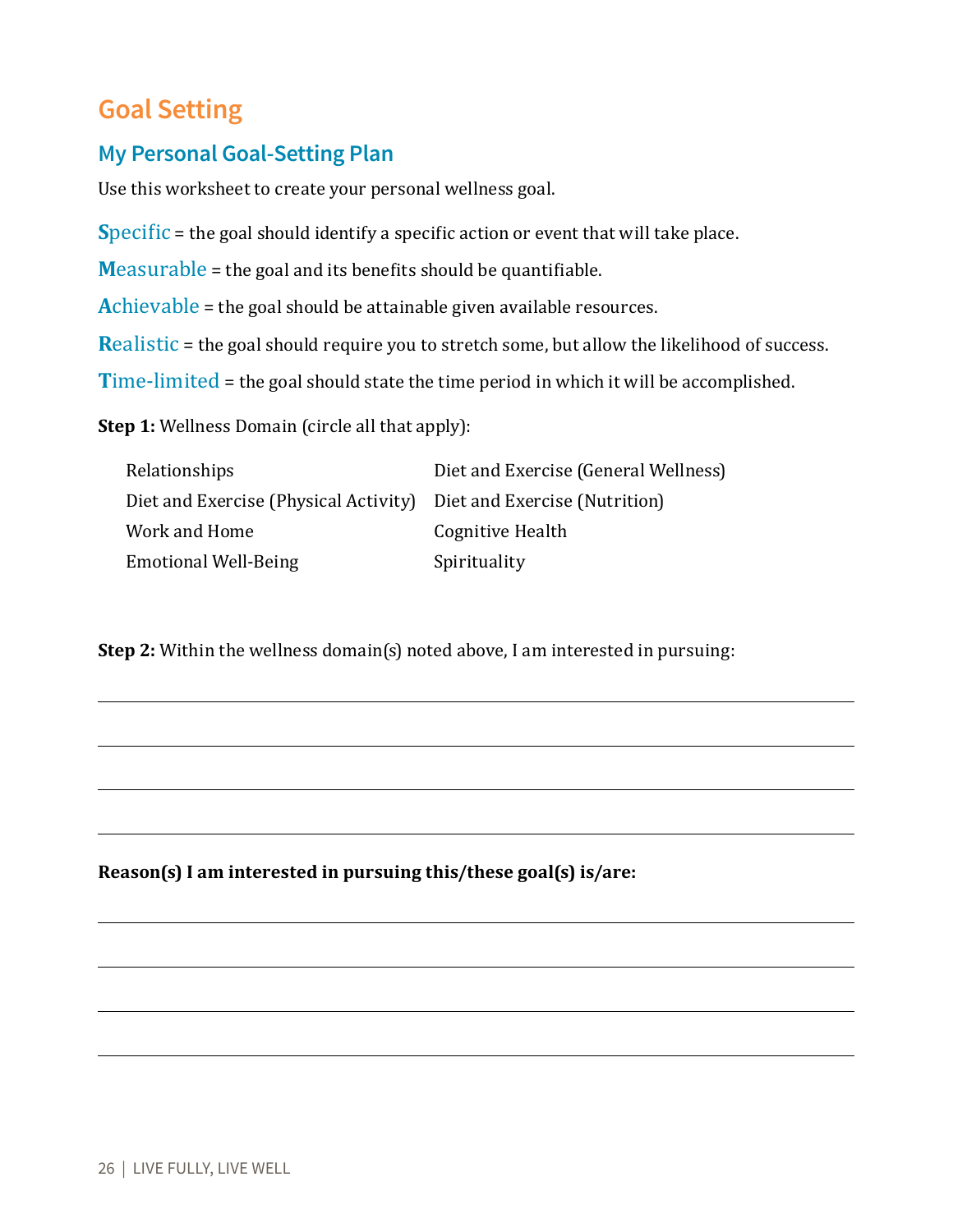# **Personal Call to Action Plans**

## **My Personal Call to Action: Planning for My Future (Careers)**

| Using this action plan, I will                                                                                                                                                                                                                                                           | <b>Ideas or questions</b> |
|------------------------------------------------------------------------------------------------------------------------------------------------------------------------------------------------------------------------------------------------------------------------------------------|---------------------------|
| Have an open and honest conversation with family and<br>friends about my concerns related to employment.                                                                                                                                                                                 |                           |
| Talk with my spouse/partner about how we can manage<br>employment challenges together.                                                                                                                                                                                                   |                           |
| Research accommodations that could be helpful to me in<br>the workplace.                                                                                                                                                                                                                 |                           |
| Work with a career or certified vocational counselor to<br>discuss my employment options.                                                                                                                                                                                                |                           |
| Visit nationalMSsociety.org/employment for more<br>information on career decisions and MS.                                                                                                                                                                                               |                           |
| View the following webinars:<br>• Navigating Career Change<br>youtube.com/watch?v=yUkvPP9kCnU&feature=youtu.be<br>• Managing Your MS Symptom with Technology<br>youtube.com/watch?v=O-iwqYWtlwo&feature=youtu.be<br>• Home-Based Employment<br>nationalMSsociety.org/telelearningarchive |                           |
| Contact an MS Navigator at 1-800-344-4867 or<br>contactusNMSS@nmss.org to learn more about<br>employment and MS.                                                                                                                                                                         |                           |
| Other:                                                                                                                                                                                                                                                                                   |                           |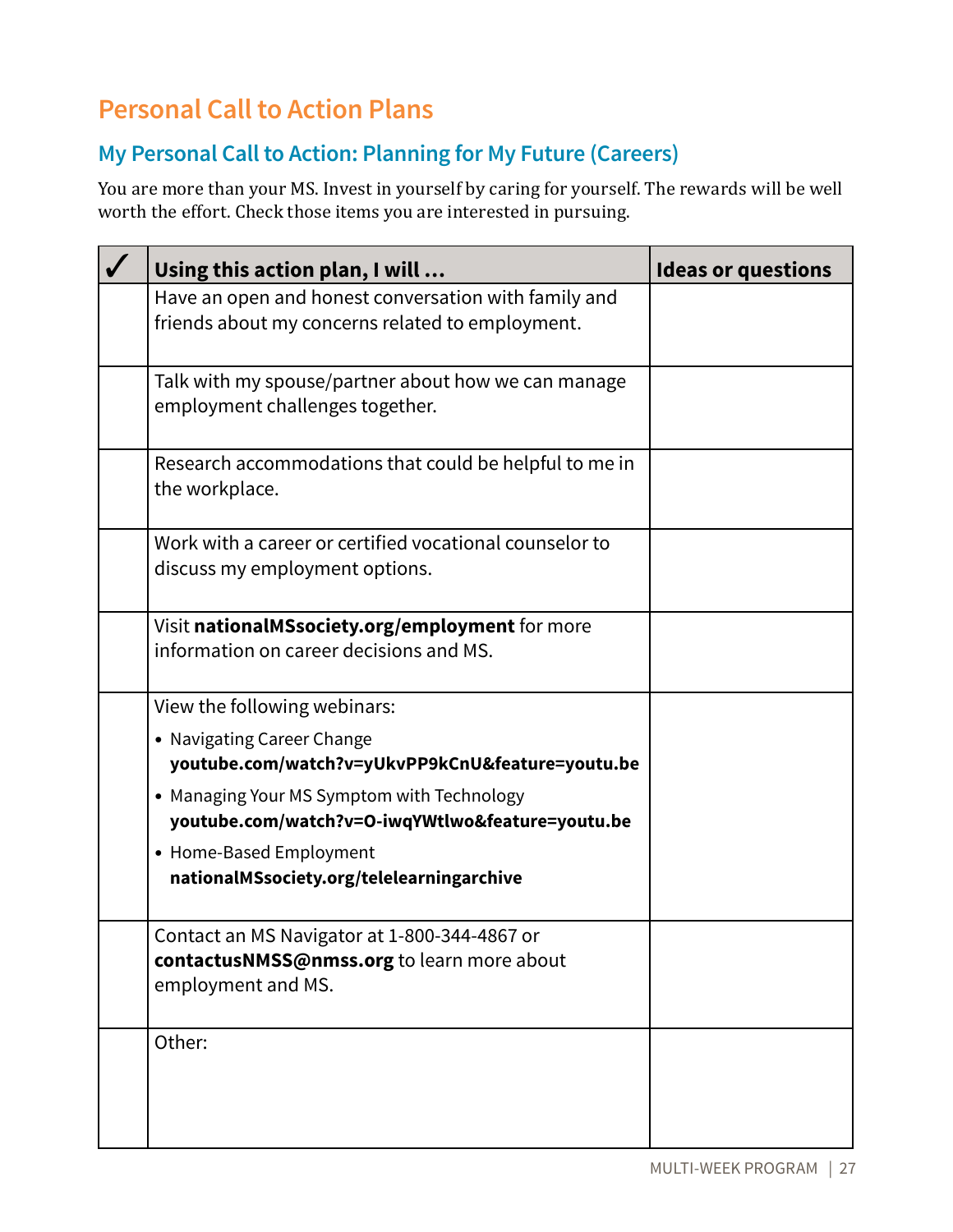## **My Personal Call to Action: Exploring Volunteerism**

| Using this action plan, I will                                                                                                                                                    | <b>Ideas or questions</b> |
|-----------------------------------------------------------------------------------------------------------------------------------------------------------------------------------|---------------------------|
| Have an open and honest conversation with<br>family and friends about my interest in exploring<br>volunteer opportunities.                                                        |                           |
| Talk with my spouse/partner, family members and<br>friends about how we can engage in volunteer<br>opportunities together.                                                        |                           |
| Work with a life coach to discuss how I can match my<br>skills and interests with a volunteer position.                                                                           |                           |
| Visit nationalMSsociety.org/Get-Involved/Volunteer<br>for more information on volunteering with the National<br>MS Society.                                                       |                           |
| Research potential volunteer positions with<br>organizations in my community that are of interest<br>to me. One suggested resource to begin this search is<br>volunteermatch.org. |                           |
| Contact an MS Navigator at 1-800-344-4867 or<br>contactusNMSS@nmss.org to learn more about health<br>and wellness and MS.                                                         |                           |
| Other:                                                                                                                                                                            |                           |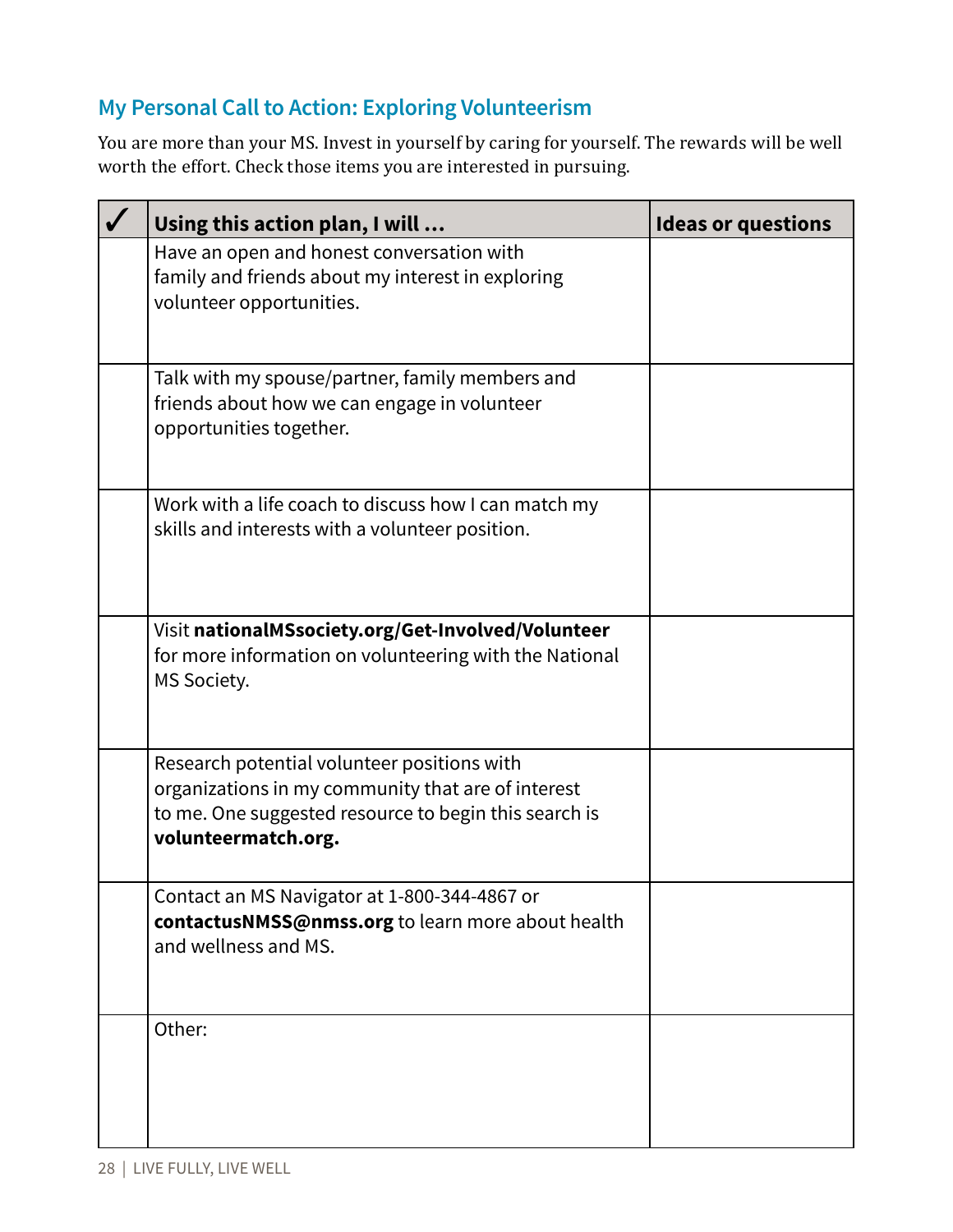## **My Personal Call to Action: Exploring New and Revisiting Former Interests**

| Using this action plan, I will                                                                                                                                  | <b>Ideas or questions</b> |
|-----------------------------------------------------------------------------------------------------------------------------------------------------------------|---------------------------|
| Create my own "MS-free zone".                                                                                                                                   |                           |
| Pursue an opportunity to further my knowledge about                                                                                                             |                           |
| Identify solutions to adapt my favorite activities so that I<br>can continue to enjoy them. Engage friends and family in<br>coming up with solutions.           |                           |
| For more information on MS-friendly recreational and<br>travel activities, visit nationalMSsociety.org/travel or<br>MScando.org.                                |                           |
| Volunteer with the National MS Society or other<br>organizations that are important to me. Ask my family<br>and friends to join me.                             |                           |
| To learn more about overall wellness and MS, visit<br>nationalMSsociety.org/living-with-multiple-sclerosis<br>or MScando.org.                                   |                           |
| View wellness-related webinars at MScando.org/<br>archive%20 or nationalMSsociety.org/Resources-Support/<br>Library-Education-Programs/Telelearning-Program.%20 |                           |
| Identify new ways to stay connected with family and friends.                                                                                                    |                           |
| Contact an MS Navigator at 1-800-344-4867 or<br>contactusNMSS@nmss.org to learn more about health<br>and wellness and MS.                                       |                           |
| Other:                                                                                                                                                          |                           |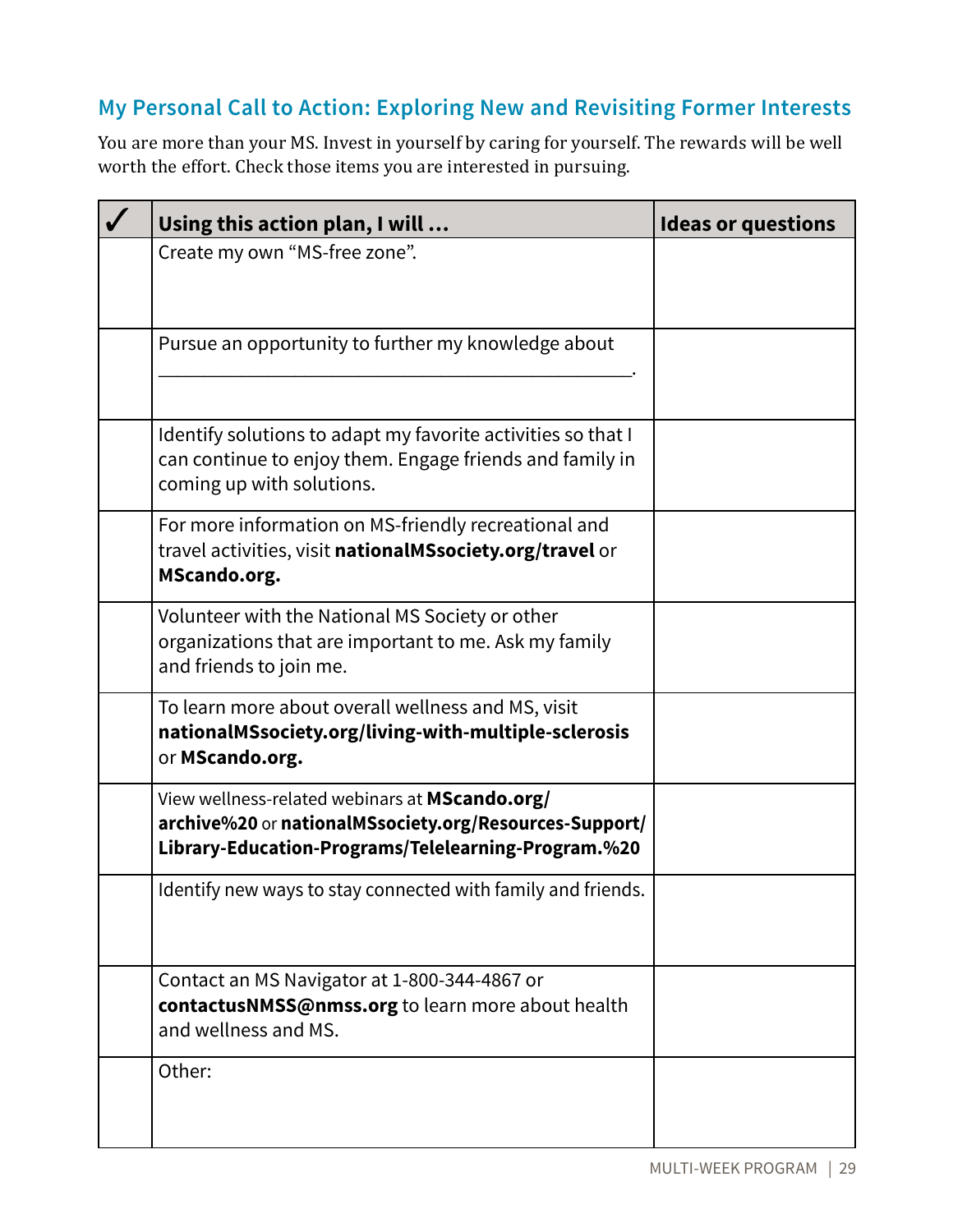## **Recommended Resources**

### **WORK AND HOME**

#### **WEB-BASED**

#### **Volunteer Your Time**

**nationalMSsociety.org/Get-Involved/ Volunteer**

#### **Volunteer Match**

**volunteermatch.org**

#### **Employment and MS**

**nationalMSsociety.org/ Resources-Support/Employment**

#### **Job Accommodation Network (JAN)**

**askjan.org** 

#### **O\*NET OnLine**

**onetonline.org** 

**National MS Society and Can Do MS Employment Telelearning/ Webinar Program**

**nationalMSsociety.org/Resources-Support/ Library-Education-Programs/ Telelearning-Program**

Topics include:

- **•** Legal Basics Know Your Rights
- **•** Managing Cognitive Symptoms and Fatigue in the Workplace
- **•** Support to Help You Find Employment
- **•** Guide to Flexible and Home-Based Jobs
- **•** Navigating Career Change Working with MS is Possible!
- **•** Managing Your MS Symptoms with Technology
- **•** The Complete Guide to Social Security Disability
- **•** Home-Based Employment: What Employers Want

**Webinars on Employment** available at **MScando.org/archive**

- **• Navigating Career Change youtube.com/watch?v=yUkvP P9kCnU&feature=youtu.be**
- **• Managing Your MS Symptom with Technology youtube.com/watch?v=O-iwqYWtlwo& feature=youtu.be**
- **• Home-Based Employment nationalMSsociety.org/telelearning**

#### **BROCHURES AND PUBLICATIONS**

**Working with MS: Living Well with Multiple Sclerosis** (PDF)

#### **nationalMSsociety.org/workingpub**

**Employment Matters: Managing MS in the Workplace** (to locate the toolkit and video scroll to the bottom of the webpage)

**nationalMSsociety.org/ Resources-Support/Employment**

#### **The Win-Win Approach to Reasonable Accommodations**

**nationalMSsociety.org/ ADAaccommodations**

#### **Library Articles**

**MScando.org/living-with-multiple-sclerosis/ can-do-library/ms-education/ by-category/occupational**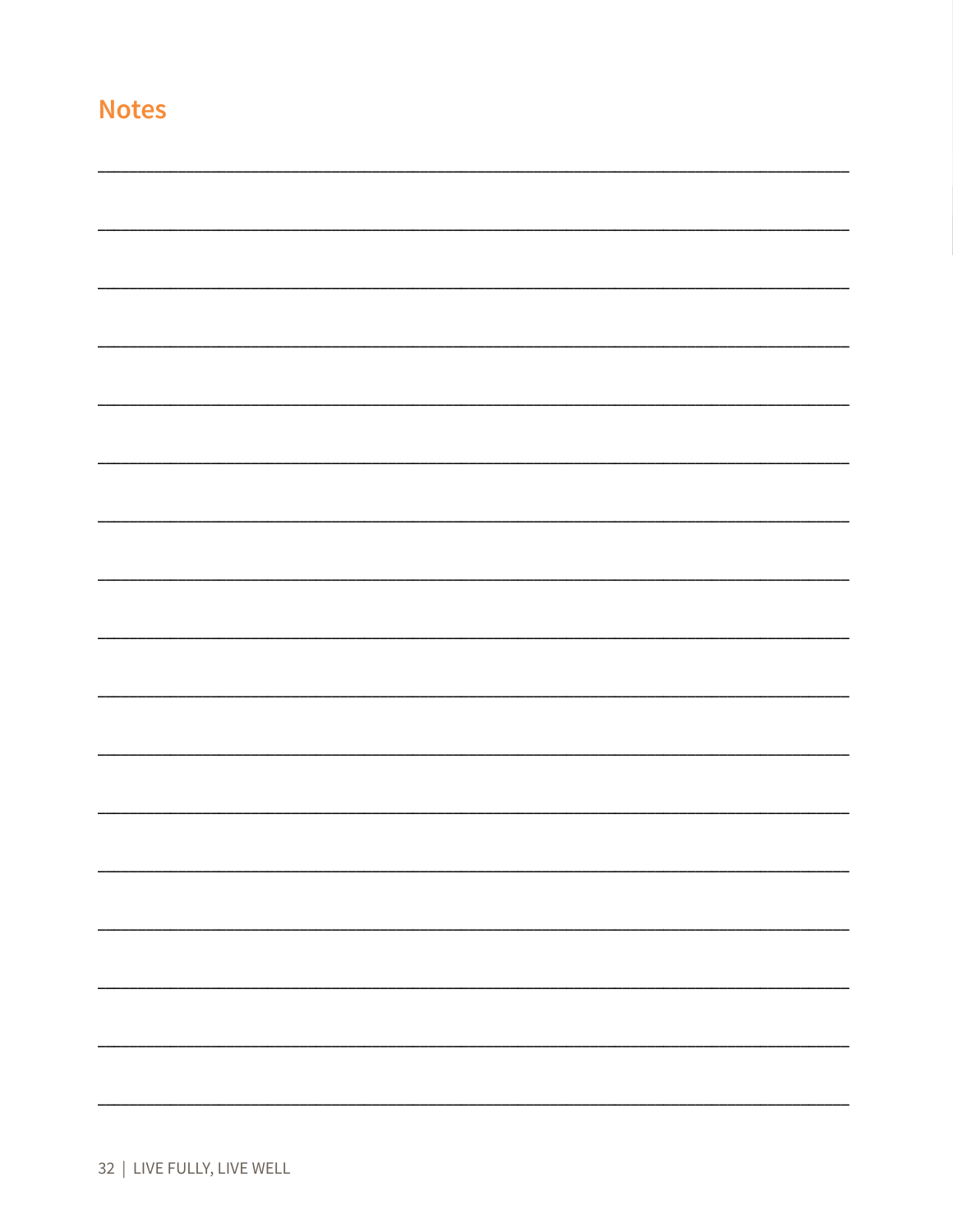# **SESSION FIVE**

#### **Today's Discussion:**

- **•** Emotional Well-Being Wellness Domain
- **•** Spirituality Wellness Domain

#### **Learning Objectives**

#### **You will:**

- **•** Increase your knowledge of the emotional well-being and spirituality wellness domains and how choices in these domains can impact both MS and quality of life.
- **•** Continue to explore and develop specific goals, activities and behaviors that promote personal well-being and optimize quality of life in order to make meaningful change in an area of wellness that is important to you.
- **•** Participate in an interactive learning experience through sharing and connecting with others in a classroom setting.
- **•** Increase confidence in developing a personal approach to living well with MS.
- **•** Identify and connect to additional community resources for support and connection.

#### **Definition:**

# **Emotional Well-Being**

Developing coping strategies to enhance problem solving, manage stress, foster a positive outlook, and develop resilience in the face of unpredictable changes, while paying attention to mood changes, including depression and anxiety that may require treatment.

# **Spirituality**

Developing a worldview that provides a sense of peace and harmony and enables one to cope and adapt throughout life — with the ultimate goal of finding meaning and purpose in the face of one's personal challenges.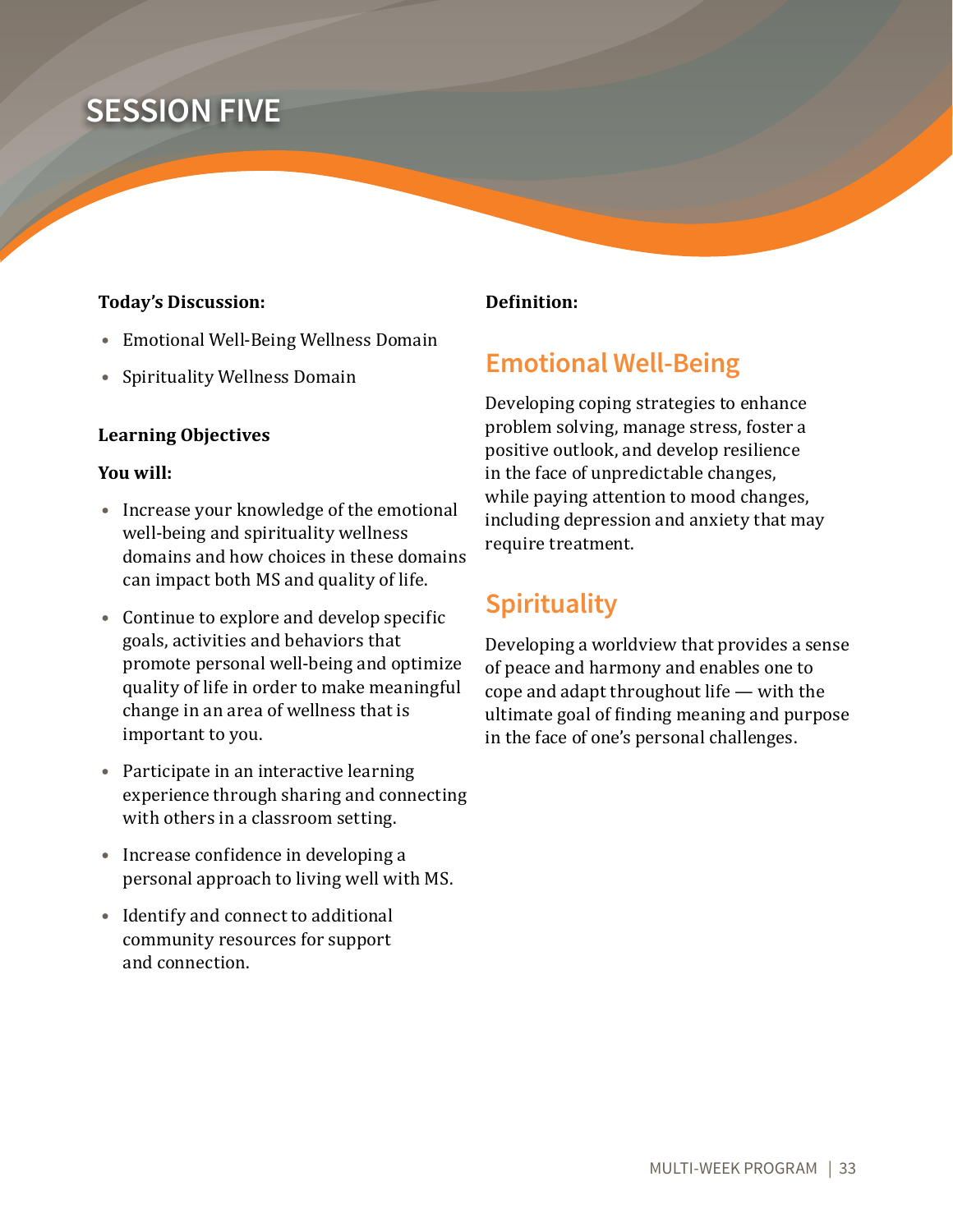# **Goal Setting**

## **My Personal Goal-Setting Plan**

Use this worksheet to create your personal wellness goal.

**Specific** = the goal should identify a specific action or event that will take place.

**M**easurable = the goal and its benefits should be quantifiable.

**A**chievable = the goal should be attainable given available resources.

**Realistic** = the goal should require you to stretch some, but allow the likelihood of success.

**T**ime-limited = the goal should state the time period in which it will be accomplished.

**Step 1:** Wellness Domain (circle all that apply):

| Relationships                                                       | Diet and Exercise (General Wellness) |
|---------------------------------------------------------------------|--------------------------------------|
| Diet and Exercise (Physical Activity) Diet and Exercise (Nutrition) |                                      |
| Work and Home                                                       | Cognitive Health                     |
| Emotional Well-Being                                                | Spirituality                         |

**Step 2:** Within the wellness domain noted above, my goal is to:

**Reason(s) I am interested in pursuing this/these goal(s) is/are:**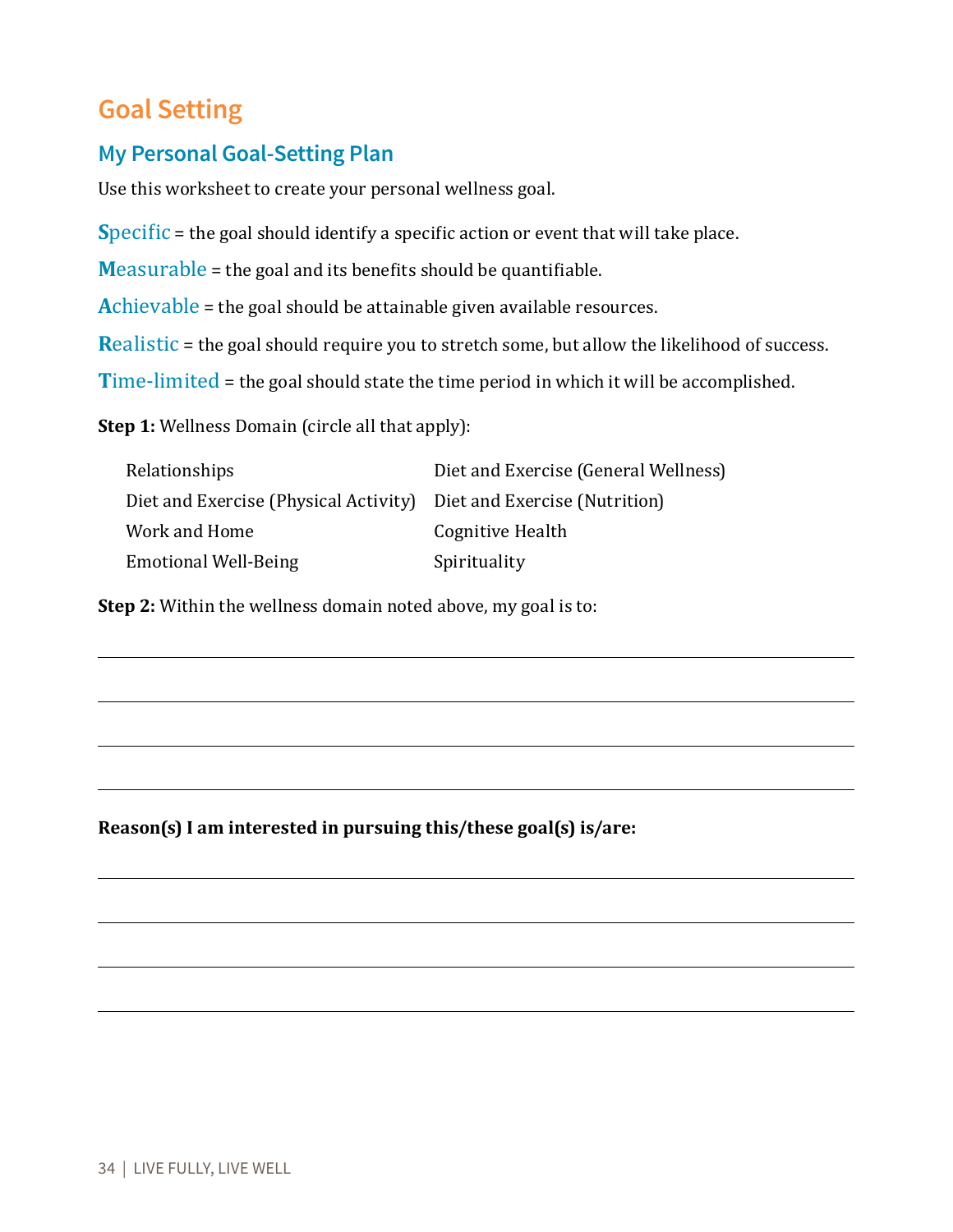# **Recommended Resources**

## **EMOTIONAL WELL-BEING**

**WEB-BASED**

**Emotional Health nationalMSsociety.org/emotionalhealth**

#### **BROCHURES AND PUBLICATIONS**

**Multiple Sclerosis and Your Emotions** (PDF) **nationalMSsociety.org/emotionspub** 

**Depression in Multiple Sclerosis:** What We Know, What We Need to Learn, and What We Can Do Today (PDF)

**nationalMSsociety.org/depressionpaper**

**Taming Stress** (PDF)

**nationalMSsociety.org/tamingstress** 

**Depression and MS** (PDF) **nationalMSsociety.org/depressionpub** 

### **Solving Cognitive Problems** (PDF)

**nationalMSsociety.org/NationalMSSociety/ media/MSNationalFiles/Brochures/ Cognitive.pdf**

### **Mood and Cognition in MS:**

What You Can Do (PDF and video) Visit **nationalMSsociety.org/Resources-Support/ Library-Education-Programs/ Educational-Videos/Symptom-Management)** or request a copy of the materials by contacting an MS Navigator at 1-800-344-4867 or **contactusnmss@nmss.org.**

#### **Library Articles on Emotional Wellness**

**MScando.org/living-with-multiple-sclerosis/ can-do-library/ms-education/ by-category/emotional**

## **SPIRITUALITY**

### **WEB-BASED**

**Mindfulness Meditation from the UCLA Mindful Awareness Research Center**

**marc.ucla.edu/body.cfm?id=22**

### **How to Practice Mindfulness Meditation** by Karen Kissel Wegela Ph.D

**psychologytoday.com/blog/ the-courage-be-present/201001/ how-practice-mindfulness-meditation**

### **Improve Your Health with Gratitude**

**rodalewellness.com/health/ gratitude-and-health**

### **What's in Your Spirituality Toolbox?**

**rodalewellness.com/mind-spirit/ whats-your-spirituality-toolbox**

### **Library Articles**

**MScando.org/living-with-multiple-sclerosis/ can-do-library/ms-education/ by-category/spiritual**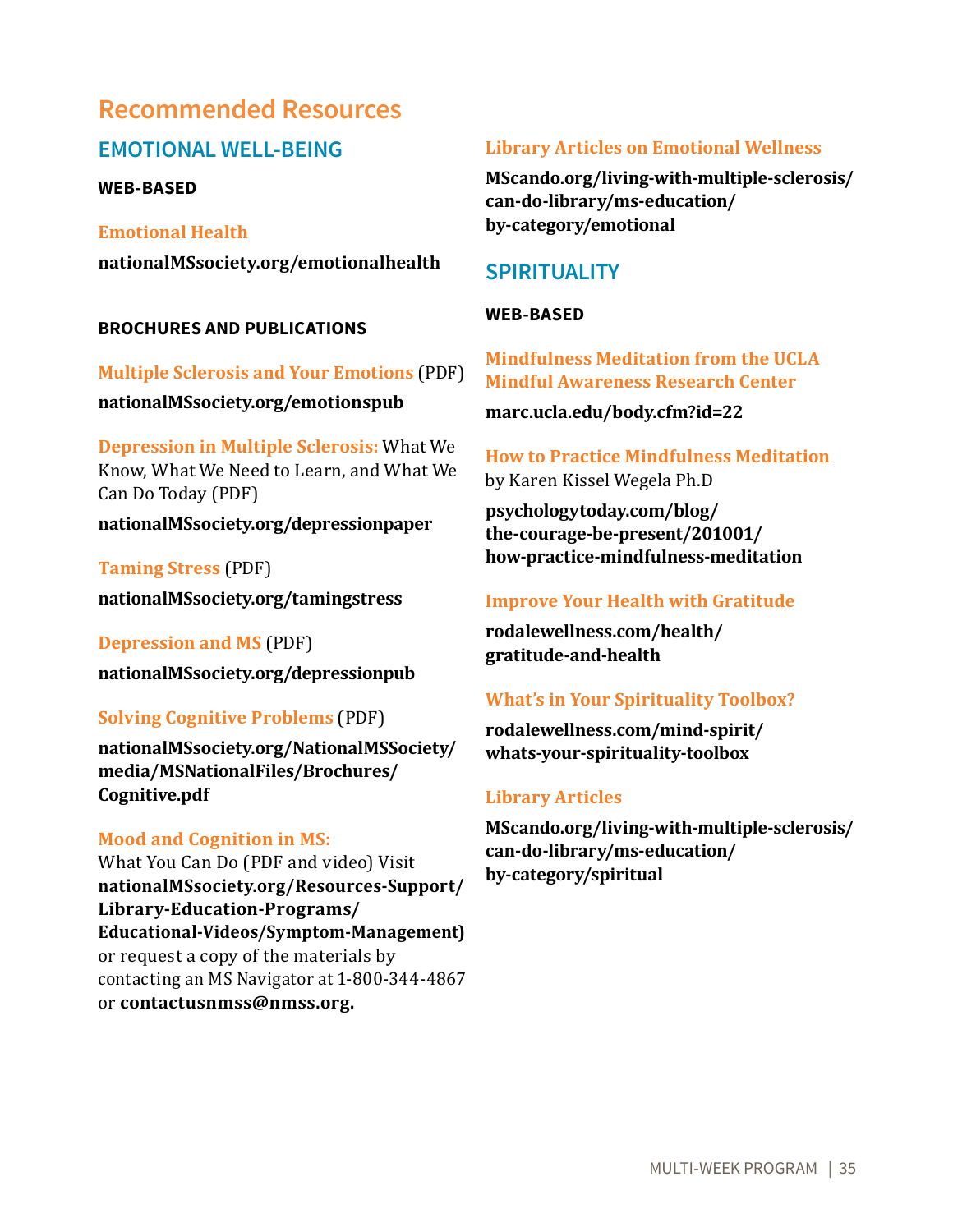|  |  | 36   LIVE FULLY, LIVE WELL |  |  |
|--|--|----------------------------|--|--|
|--|--|----------------------------|--|--|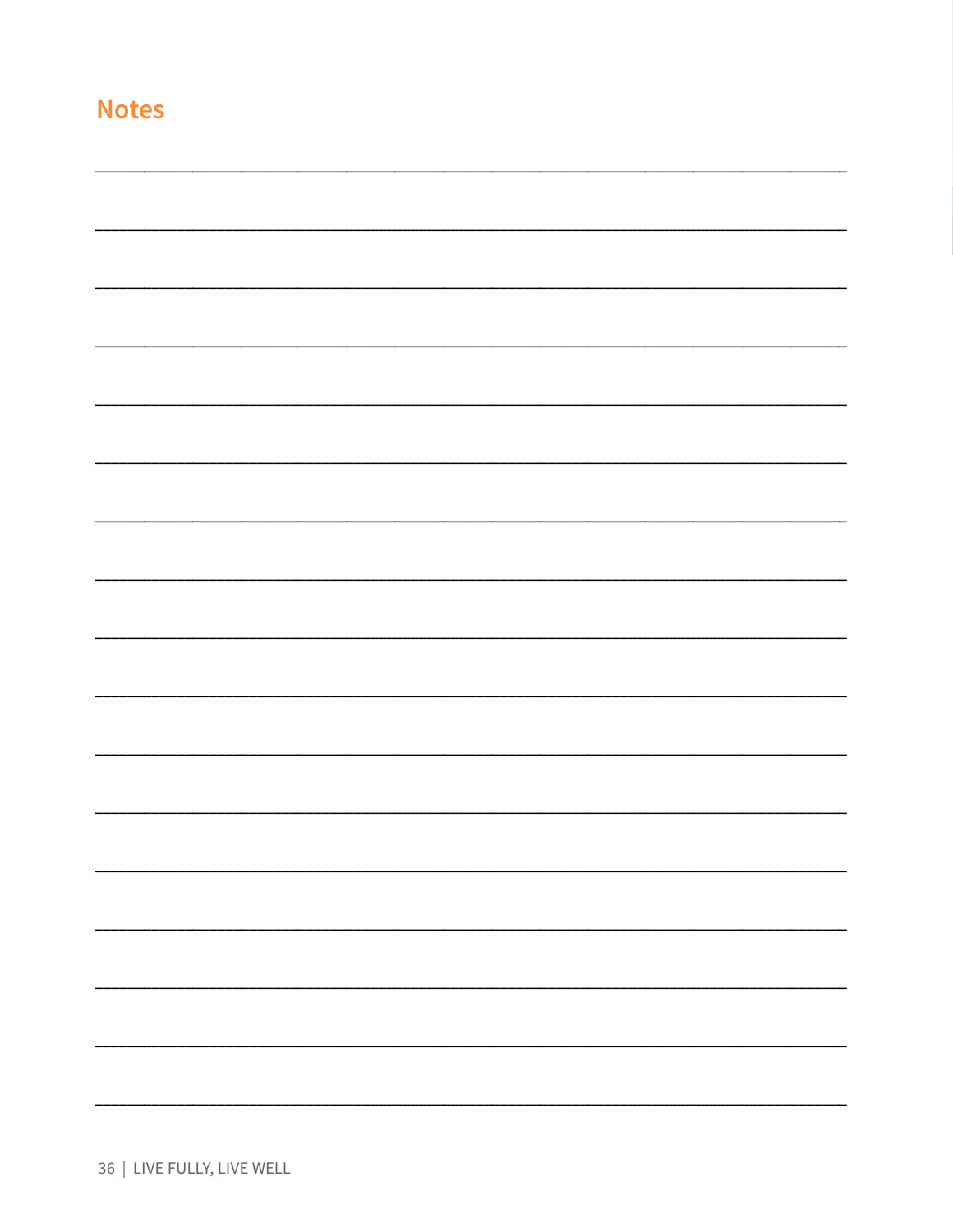# **SESSION SIX**

### **Today's Discussion:**

- **•** Putting it All Together
- **•** Goal-setting
- **•** Program Graduation

### **Learning Objectives**

#### **You will:**

- **•** Be able to discuss how the domains of wellness are interrelated.
- **•** Be able to describe how you will share with others in your networks and communities what you have learned in this program.
- **•** Have completed one SMART goal worksheet with at least one wellness-related domain.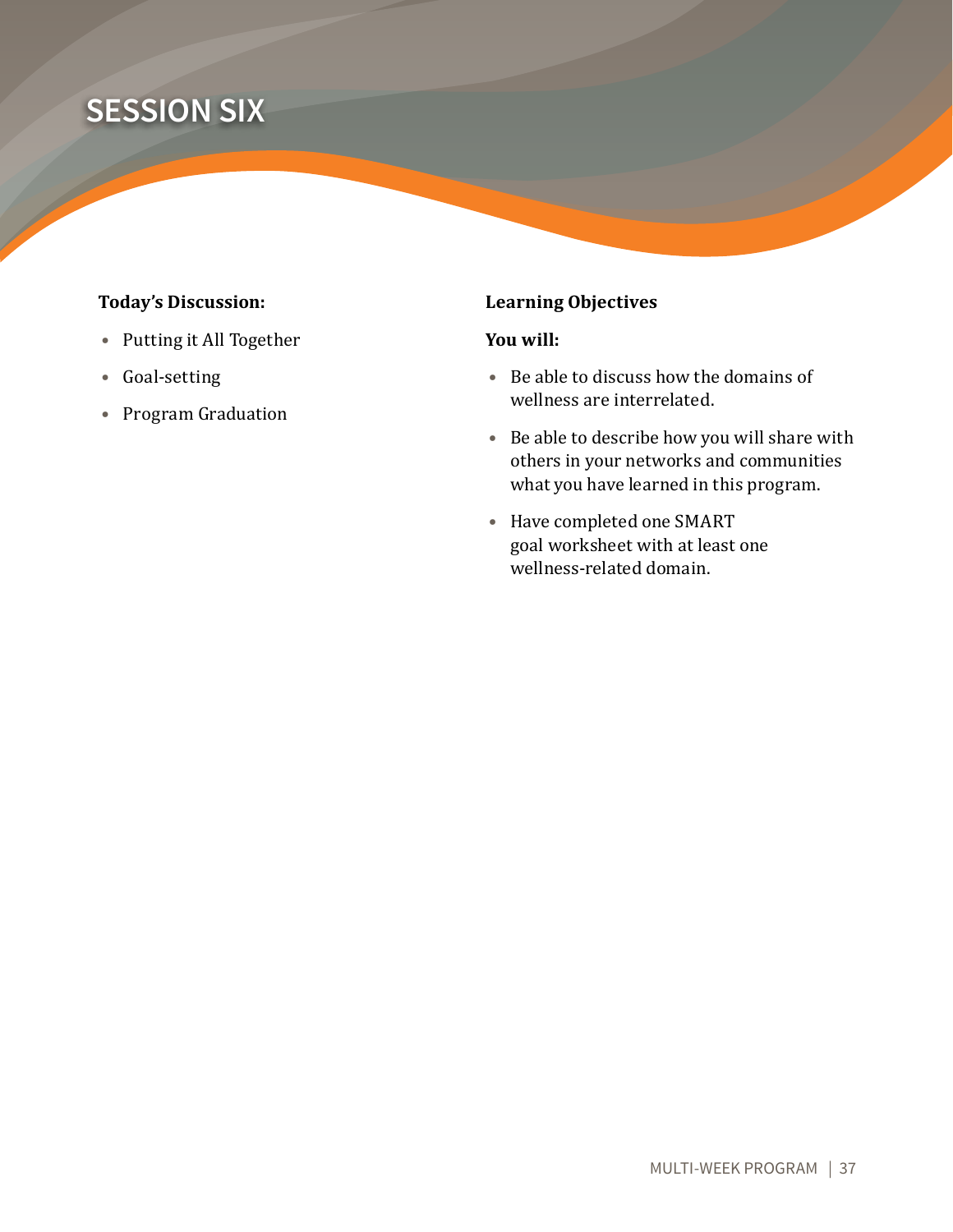# **Goal Setting**

## **My Personal Goal-Setting Plan**

Use this worksheet to create your personal wellness goal.

**S**pecific = the goal should identify a specific action or event that will take place.

**M**easurable = the goal and its benefits should be quantifiable.

**A**chievable = the goal should be attainable given available resources.

**Realistic** = the goal should require you to stretch some, but allow the likelihood of success.

**T**ime-limited = the goal should state the time period in which it will be accomplished.

**Step 1:** Circle the wellness domain you are interested in developing a goal in:

| Relationships                                                       | Diet and Exercise (General Wellness) |
|---------------------------------------------------------------------|--------------------------------------|
| Diet and Exercise (Physical Activity) Diet and Exercise (Nutrition) |                                      |
| Work and Home                                                       | Cognitive Health                     |
| <b>Emotional Well-Being</b>                                         | Spirituality                         |

**Step 2:** Within the wellness domain noted above, my goal is to:

**Step 3:** Before moving to Step 4, answer the following questions:

Is this goal:

- 1. **S**pecific? (Who? What? Where? When? Why?) Yes or No
- 2. **M**easurable? How will I measure progress? (How many? How much?) Yes or No
- 3. **A**ttainable? (Can this really happen? Attainable with enough effort? What steps are involved?) Yes or No
- 4. **R**ealistic? (What knowledge, skills, and abilities are necessary to reach this goal?) Yes or No
- 5. **T**ime-limited? (Can I set fixed deadlines? What are the deadlines?) Yes or No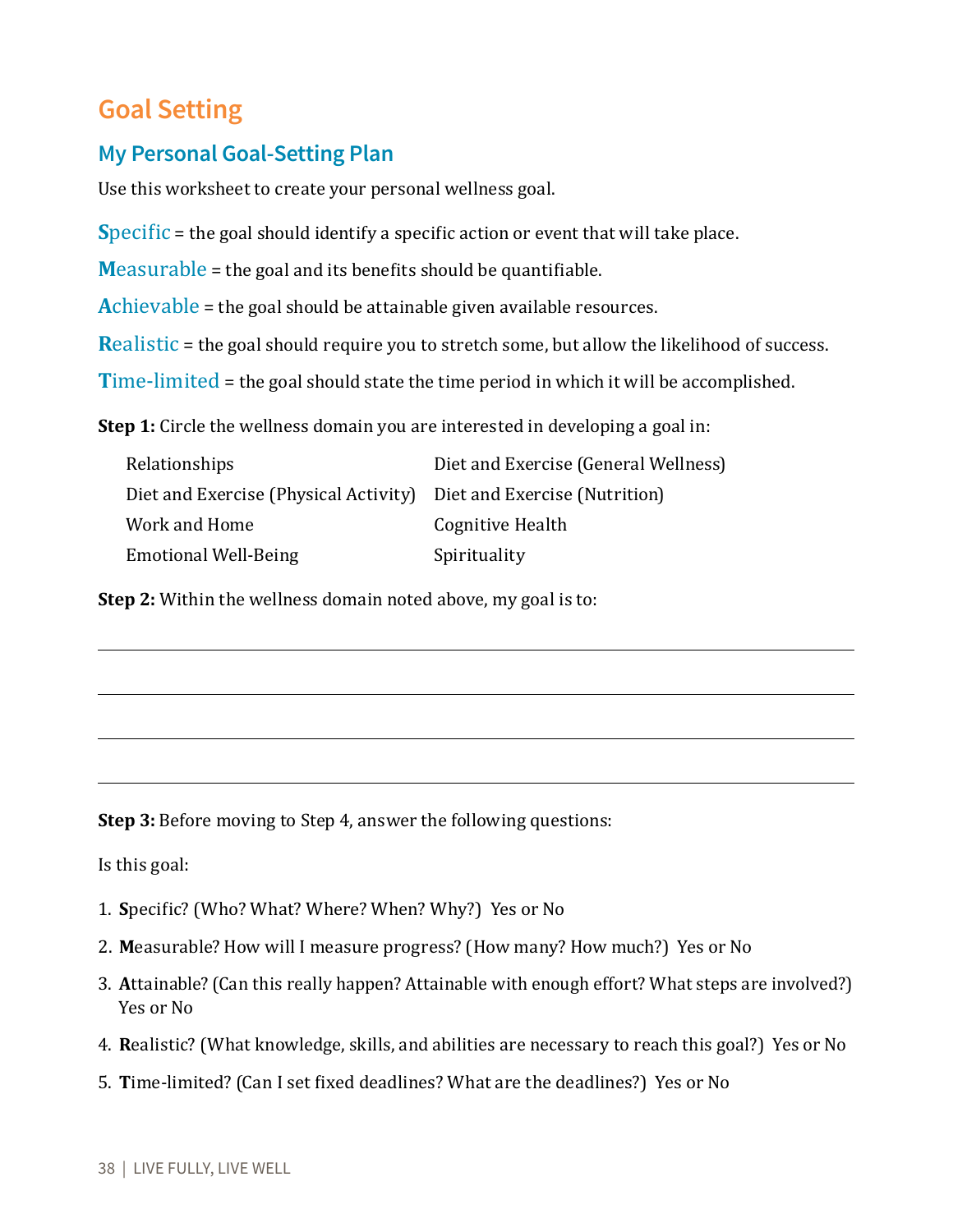**Step 4:** Using the table below develop your goal using the SMART goal-setting technique:

| <b>SPECIFIC:</b><br>What? Where?<br>How?         |  |
|--------------------------------------------------|--|
| <b>MEASURABLE:</b><br>From and to                |  |
| <b>ACHIEVABLE/</b><br><b>ATTAINABLE:</b><br>How? |  |
| <b>REALISTIC:</b><br>Feasible?                   |  |
| <b>TIME-LIMITED:</b><br>When?                    |  |

**Step 5:** Identify possible challenges to achieving this goal and solutions to address them:

**Step 6:** I will know I have accomplished my goal when: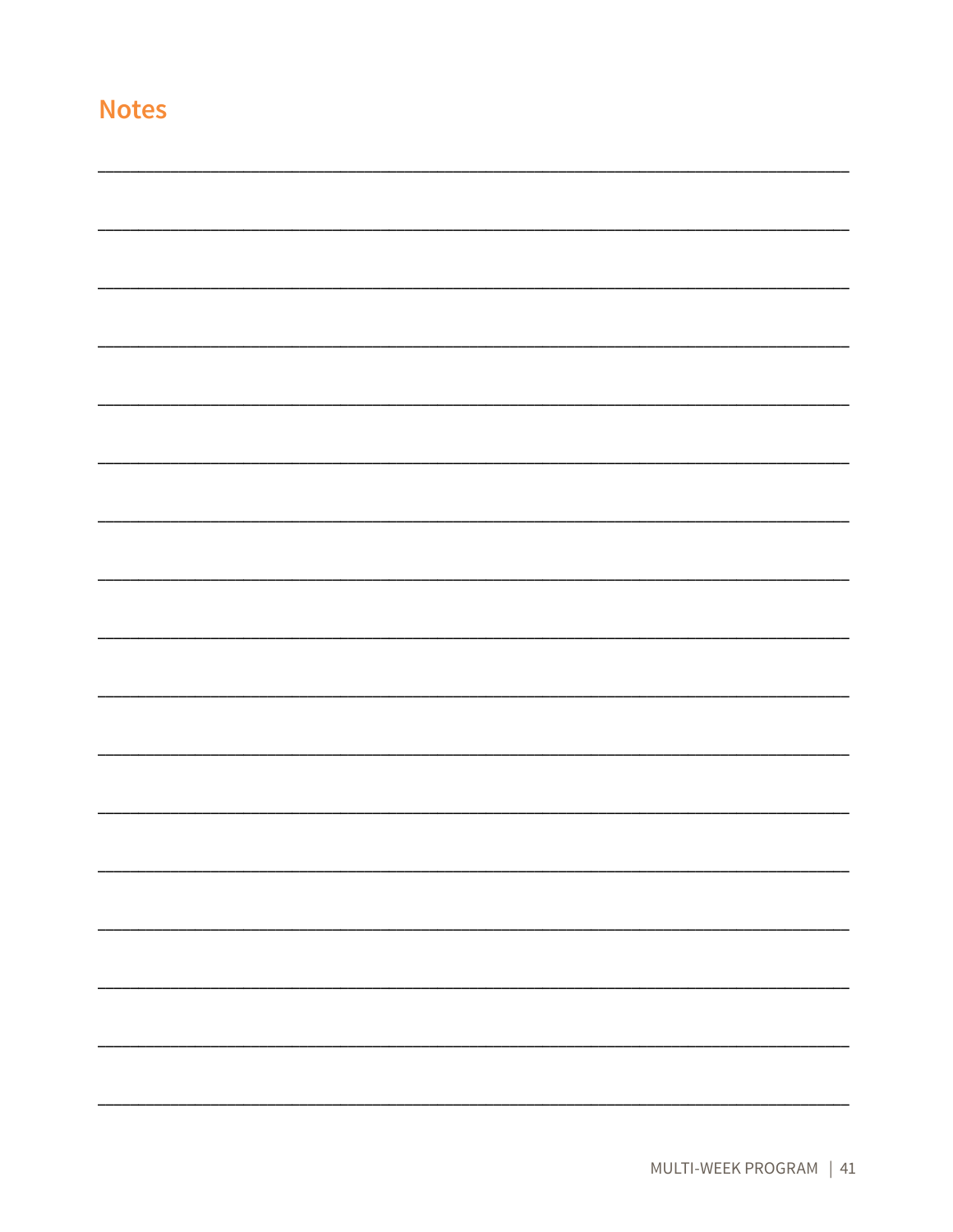|    | y,      | . . |
|----|---------|-----|
| __ | - - - - |     |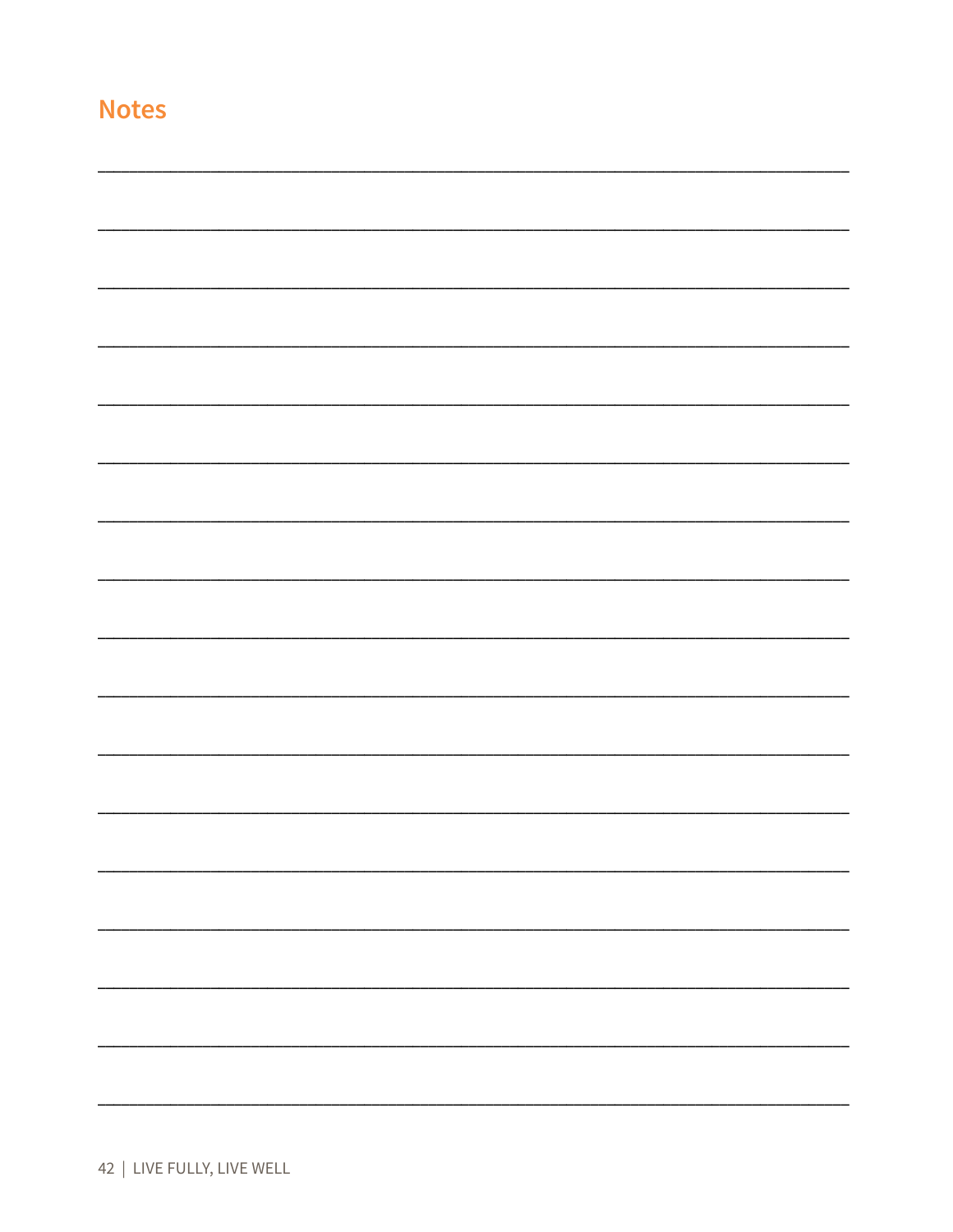The National Multiple Sclerosis Society ("Society") mobilizes people and resources so that everyone affected by MS can live their best lives as we stop MS in its tracks, restore what has been lost and end MS forever. To fulfill this mission, the Society funds cutting-edge research, drives change through advocacy, facilitates professional education, collaborates with MS organizations around the world, and provides programs and services designed to help people with MS and their families move their lives forward.

The Society is proud to be a source of information on multiple sclerosis related topics. The information provided is based on professional advice, published experience, and expert opinion, but does not constitute medical or legal advice. For specific medical advice, consult a qualified physician. For specific legal advice, consult a qualified attorney.

The Society does not endorse products, services or manufacturers. Such names appear here solely because they are considered helpful information. The Society assumes no liability for the recipient's use of any product or service mentioned. The Society does not independently verify whether the information provided by each service provider is accurate. The Society undertakes no responsibility to verify whether the service provider is appropriately licensed and certified and has applicable insurance coverage.

Can Do Multiple Sclerosis delivers educational programs on exercise, nutrition, symptom management to inspire and motivate long-lasting change for those with MS and their families to help them thrive.

The content and works published on the Can Do Multiple Sclerosis website are the property of Can Do Multiple Sclerosis and protected under copyright law. However, any links to external websites of a third party do not imply an endorsement, express or implied, of the website's owner or any associated products, services, or opinions. As the content of these websites are not under the control of Can Do Multiple Sclerosis, we cannot assume liability for the accuracy of any claims or information contained within linked sites. By offering these links, we are not providing any form of professional advice or implying a substitute for professional consultation. Always refer to a properly qualified expert for advice on any health, wellness, or symptom management question. The content of our website has been compiled with meticulous care and to the best of our knowledge. However, we cannot assume any liability for the completeness or accuracy of any of the pages. We as service providers are liable for our own content on these page; however, we are not under obligation to monitor external information provided herein.